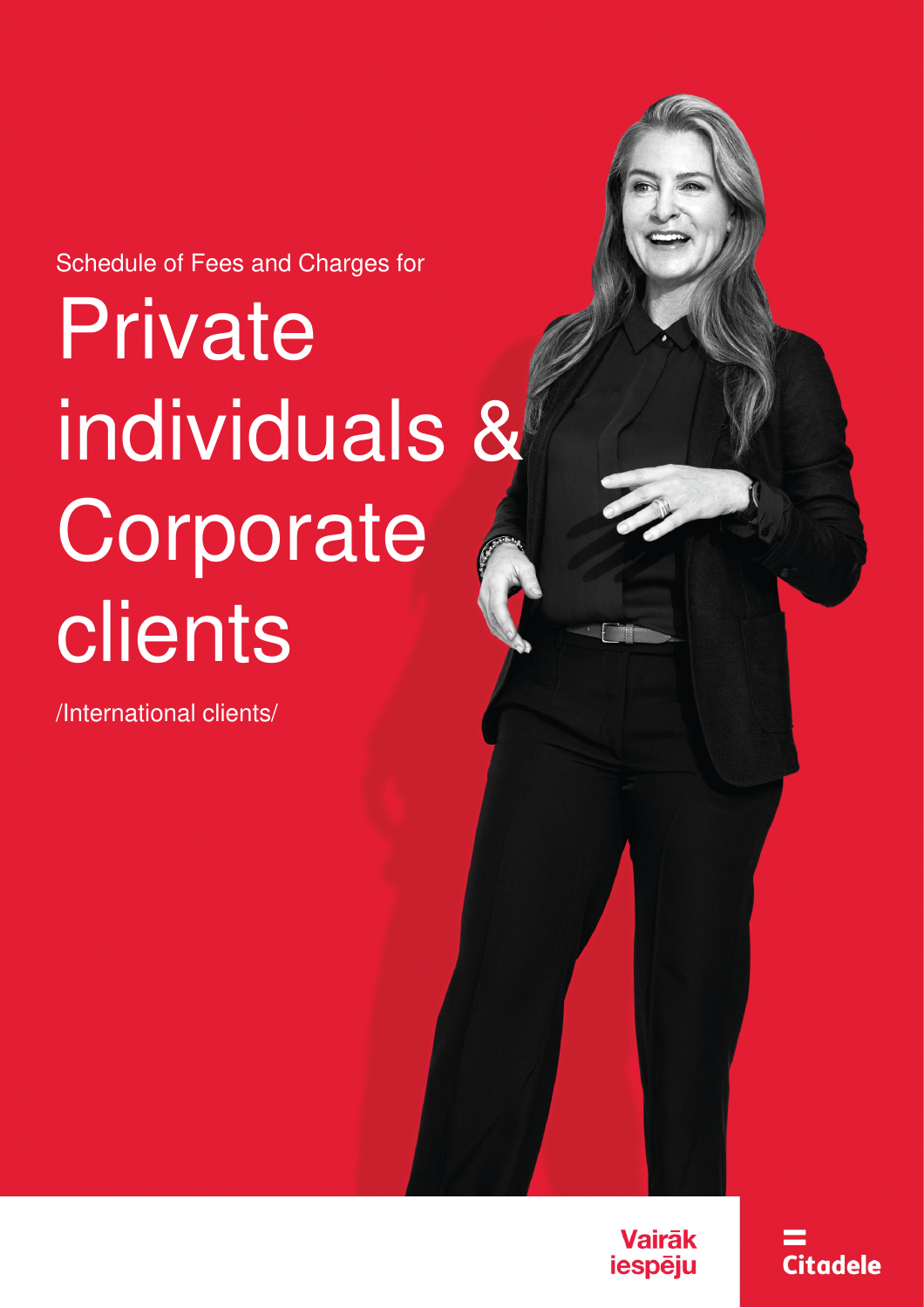# **Content**

**[Accounts](#page-2-0) [Payments](#page-3-0)** [Cash operations](#page-4-0) [Payment cards](#page-5-0) [Lending](#page-8-0) [Other services related to lending and trade finance](#page-10-0) [Remote account management systems](#page-11-0) **[Deposits](#page-11-1)** [Financial instruments and currency exchange transactions](#page-12-0) [Depository services](#page-13-0) [Safe keeping services](#page-14-0) [Additional services](#page-14-1) [Appendix 1. Safe-box depositary](#page-15-0) [Appendix 2. Fees appliance conditions](#page-16-0)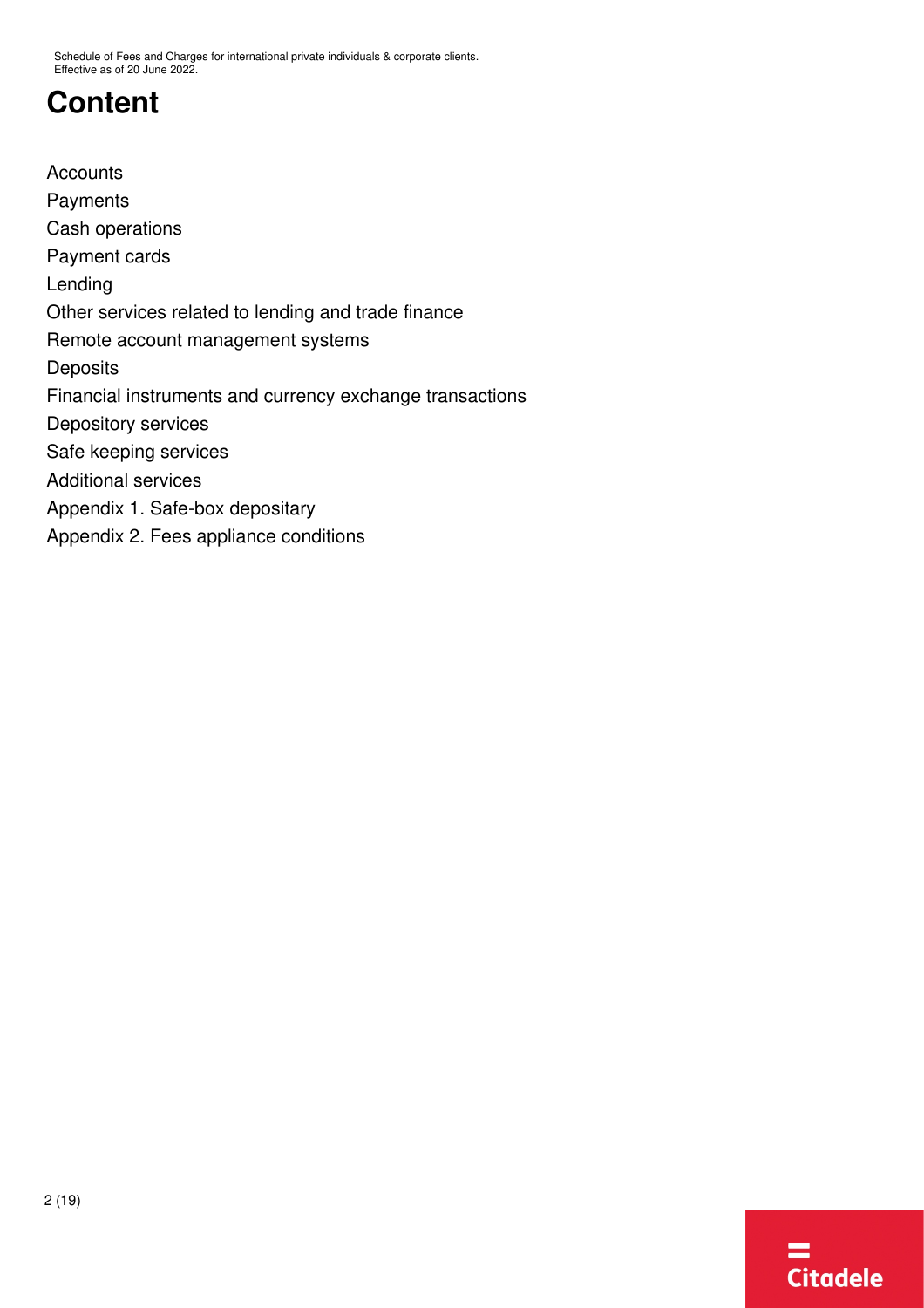# <span id="page-2-2"></span><span id="page-2-0"></span>**Accounts**

### **1. Current Account**

<span id="page-2-3"></span><span id="page-2-1"></span>

| <b>Service</b>                                                                                                                                                                                                                                                                                                                                                                                               | Fee                           |
|--------------------------------------------------------------------------------------------------------------------------------------------------------------------------------------------------------------------------------------------------------------------------------------------------------------------------------------------------------------------------------------------------------------|-------------------------------|
| 1.1. Opening of current account                                                                                                                                                                                                                                                                                                                                                                              |                               |
| 1.1.1. For private individuals                                                                                                                                                                                                                                                                                                                                                                               | <b>150 EUR</b>                |
| 1.1.2. For legal entities                                                                                                                                                                                                                                                                                                                                                                                    | <b>500 EUR</b>                |
| 1.1.3. Verification of authority on representing of the legal entity, curent<br>customer of Citadele Bank in connection with account servicing<br>and new services providing in connection with or amendments in<br>the current services, on the basis of the documents presented by<br>customer, as well as change of Signatures and Seal Samples Card<br>1.2. Maintainance of current account <sup>1</sup> | <b>200 EUR</b>                |
|                                                                                                                                                                                                                                                                                                                                                                                                              |                               |
| 1.2.1. For legal entities Latvia, Lithuania, or Estonia non-residents                                                                                                                                                                                                                                                                                                                                        | 20 EUR per month <sup>2</sup> |
| 1.2.2. If a payment card attached to account has expired, new card has<br>not been issued to the customer                                                                                                                                                                                                                                                                                                    | 25 EUR per month              |
| 1.3. Maintenance of inactive customer's account <sup>3</sup>                                                                                                                                                                                                                                                                                                                                                 |                               |
| 1.3.1. For private individuals if there have not been customer's initiated<br>transactions performed on the current account for more than 12<br>months and customer has no other contracts concluded with<br>Citadele Bank                                                                                                                                                                                   | 25 EUR per month              |
| 1.3.2. For legal entities if there have not been customer's initiated<br>transactions performed on the current account for more than 12<br>months and customer has no other contracts concluded with<br>Citadele Bank                                                                                                                                                                                        | 75 EUR per month              |
| 1.3.3. For private individuals and legal entities if there have not been<br>customer's initiated transactions performed on current account for<br>more than 2 years and customer has no other contracts concluded<br>with Citadele Bank                                                                                                                                                                      | 150 EUR per month             |
| 1.3.4. If cooperation with customer is terminated according to the Bank's<br>initiative and customer hasn't performed transfer/ withdrawal of<br>funds from the account within the term specified in the notice <sup>5</sup>                                                                                                                                                                                 | 300 EUR per month             |
| 1.4. Remuneration to Citadele banka for the balance of money in the current<br>account of a client or a group of related clients exceeding: <sup>4</sup>                                                                                                                                                                                                                                                     | Annual interest rate          |
| 1.4.1. 100 000 CHF                                                                                                                                                                                                                                                                                                                                                                                           | 1%                            |
| 1.4.2. 750 000 DKK                                                                                                                                                                                                                                                                                                                                                                                           | 1%                            |
| 1.4.3. 1 000 000 EUR <sup>5</sup>                                                                                                                                                                                                                                                                                                                                                                            | 0,25%                         |
| 1.4.4. 1 000 000 SEK                                                                                                                                                                                                                                                                                                                                                                                         | 1%                            |
| 1.4.5. If cooperation with customer is terminated, in addition to the fee<br>mentioned in clause 1.3.4., for the balance of money in the current<br>account of a client exceeding 3000 EUR <sup>5</sup>                                                                                                                                                                                                      | 1%                            |
| 1.5. Closure of account                                                                                                                                                                                                                                                                                                                                                                                      | Free of charge <sup>6</sup>   |

#### <span id="page-2-6"></span><span id="page-2-5"></span><span id="page-2-4"></span>**2. Escrow account**

| <b>Service</b>                                                                                                                                         | <b>Fee</b>                                |
|--------------------------------------------------------------------------------------------------------------------------------------------------------|-------------------------------------------|
| 2.1. Processing of standard agreement of escrow account, including if<br>escrow account in Citadele Bank is used within the new lending<br>transaction | 0.4% of transaction amount (min. 150 EUR) |
| 2.2. Processing of agreement of escrow account with non-standard<br>provisions                                                                         | Individually                              |
| 2.3. Processing of amendments in escrow account agreement                                                                                              | 35 EUR                                    |

<sup>1</sup> Comission for Maintenance of current account is not applied, if commission for Maintenance of inactive customer's account is applied.

<sup>2</sup> If there isn't enough funds for commission application in current account, than commission is accumulated and transferred to the next month. If client has several<br>current accounts, than commission is applied for one cu

[<sup>4</sup>](#page-2-4) It is calculated from the current account balance amount for each calendar day on which the account balance at the end of the day equals or exceeds the amounts 3 (19)

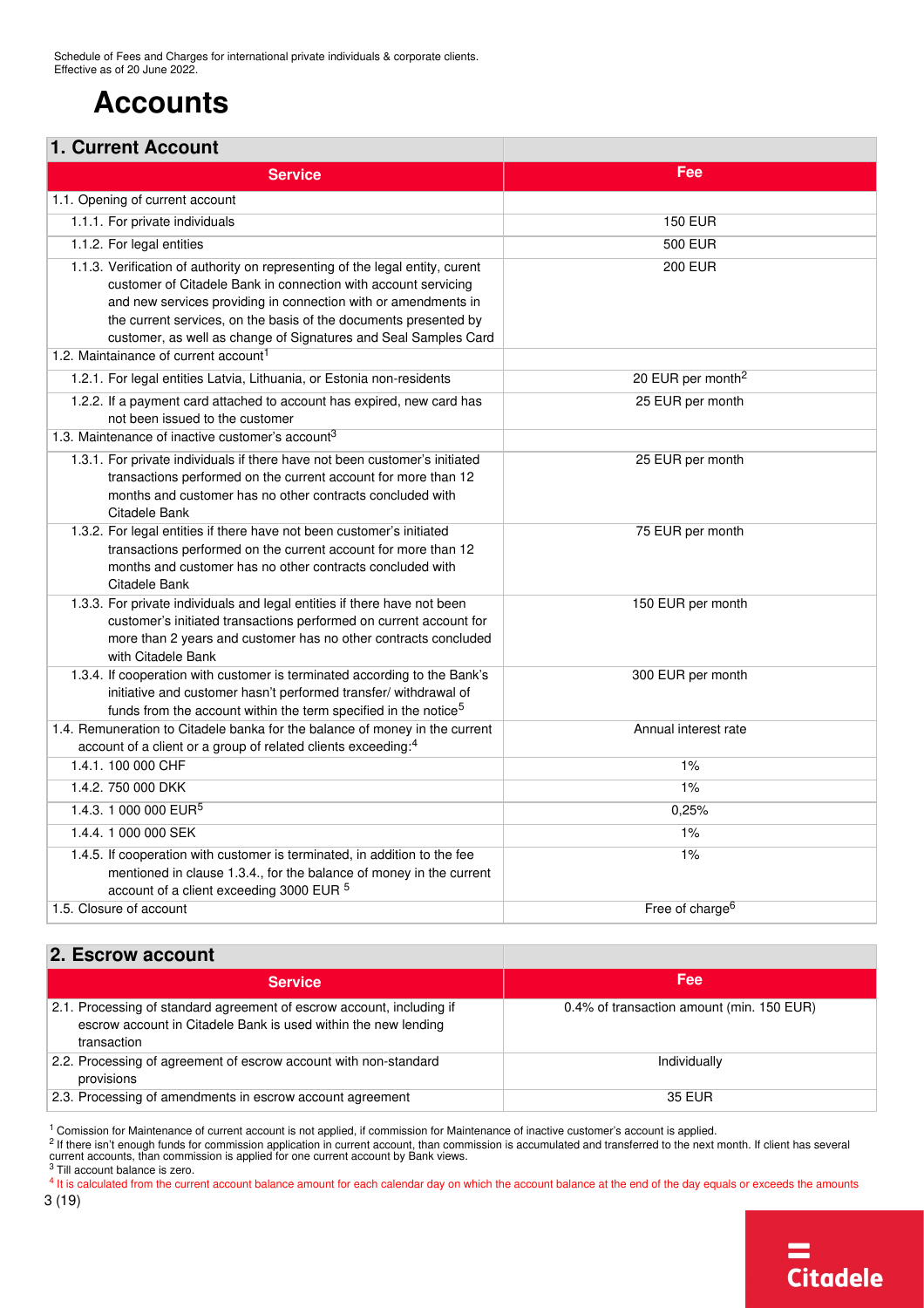<span id="page-3-1"></span>specified in the Pricelist, and the total amount calculated during the calendar month is deducted from the account on the last day of the same month. Remuneration<br>fulfills the conditions set out in claimed the matter of th supervisory authorities of other countries, the principal activity of which is related to the provision of financial services; Other credit and leasing providers. [5](#page-2-5) If currency of the account is not EUR, fee is charged in equivalent.

<sup>6</sup> If account balance exceeds zero at the moment of the closure of the account, commission fee is charged for the amount of the balance of the account, but not<br>exceeding EUR 100.

## <span id="page-3-0"></span>**Payments**

### **3. Payments within Citadele bank int.al.to Estonia and Lithuania branch**

| <b>Service</b>                                                         | Fee                                     |               |
|------------------------------------------------------------------------|-----------------------------------------|---------------|
|                                                                        | <b>Online Banking</b><br>and mobile app | <b>Branch</b> |
| 3.1. Between own accounts, and between accounts of different customers | Free of charge                          | 5 EUR         |
| 3.2. Between accounts of different customers                           | 1 FUR.                                  | 5 EUR         |

#### <span id="page-3-5"></span><span id="page-3-3"></span><span id="page-3-2"></span>**4. Payments in Euro and in other currencies (EE[A](#page-4-1) payment description in Appendix 2, Subchapter 1) 7 [8](#page-4-1)**

<span id="page-3-4"></span>

| 4.1. SEPA <sup>9</sup> payment and instant payment (see Appendix 2, Sub-chapter $1$ ) <sup>10</sup> |                                                                                                                      |                                                       |  |
|-----------------------------------------------------------------------------------------------------|----------------------------------------------------------------------------------------------------------------------|-------------------------------------------------------|--|
| 4.1.1. Private persons                                                                              |                                                                                                                      |                                                       |  |
| 4.1.1.1. up to EUR 300 (inclusive)                                                                  | 0.38 EUR                                                                                                             | 5 EUR                                                 |  |
| 4.1.1.2. over EUR 300                                                                               | 18 EUR                                                                                                               | 21 EUR                                                |  |
| 4.1.2. Legal person                                                                                 |                                                                                                                      |                                                       |  |
| 4.1.2.1. up to EUR 300 (inclusive)                                                                  | 4 EUR<br>5 EUR                                                                                                       |                                                       |  |
| 4.1.2.2. over EUR 300                                                                               | <b>250 EUR</b><br><b>250 EUR</b>                                                                                     |                                                       |  |
| 4.2. Standard payment in USD currency                                                               |                                                                                                                      |                                                       |  |
| 4.2.1. Private persons                                                                              |                                                                                                                      |                                                       |  |
| 4.2.1.1. SHA (shared)                                                                               | 0.50% (min. 110 EUR,<br>0.70% (min. 150 EUR,<br>max. 170 EUR)<br>max. 220 EUR)                                       |                                                       |  |
| 4.2.1.2. OUR (remmiter)                                                                             | 0.50% (min. 110 EUR,<br>0.70% (min. 150 EUR,<br>max. 170 EUR) + 50<br>max. 220 EUR) + 50<br><b>EUR</b><br><b>EUR</b> |                                                       |  |
| 4.2.2. Legal person                                                                                 |                                                                                                                      |                                                       |  |
| 4.2.2.1. SHA (shared)                                                                               | <b>250 EUR</b>                                                                                                       | <b>250 EUR</b>                                        |  |
| 4.2.2.2. OUR (remmiter)                                                                             | <b>300 EUR</b><br><b>300 EUR</b>                                                                                     |                                                       |  |
| 4.3. Standard payment                                                                               |                                                                                                                      |                                                       |  |
| 4.3.1. Private person                                                                               |                                                                                                                      |                                                       |  |
| 4.3.1.1. SHA (shared)                                                                               | 0.1% (min. 18 EUR,<br>max. 50 EUR)                                                                                   | 0.2% (min. 24 EUR,<br>max. 75 EUR)                    |  |
| 4.3.1.2. OUR (remmiter)                                                                             | 0.1% (min. 18 EUR,<br>0.2% (min. 24 EUR,<br>max. 50 EUR) + 12<br>max. 75 EUR) + 12<br><b>EUR</b><br><b>EUR</b>       |                                                       |  |
| 4.3.2. Legal person                                                                                 |                                                                                                                      |                                                       |  |
| 4.3.2.1. SHA (shared)                                                                               | <b>250 EUR</b><br><b>250 EUR</b>                                                                                     |                                                       |  |
| 4.3.2.2. OUR (remmiter)                                                                             | 300 EUR<br>300 EUR                                                                                                   |                                                       |  |
| 4.4. Urgent payment                                                                                 |                                                                                                                      |                                                       |  |
| 4.4.1. Private person                                                                               |                                                                                                                      |                                                       |  |
| 4.4.1.1. SHA (shared)                                                                               | 0.2% (min. 24 EUR,<br>max. 75 EUR)                                                                                   | 0.3% (min. 36 EUR,<br>max. 95 EUR)                    |  |
| 4.4.1.2. OUR (remmiter)                                                                             | 0.2% (min. 24 EUR,<br>max. 75 EUR) + 12<br><b>EUR</b>                                                                | 0.3% (min. 36 EUR,<br>max. 95 EUR) + 12<br><b>EUR</b> |  |

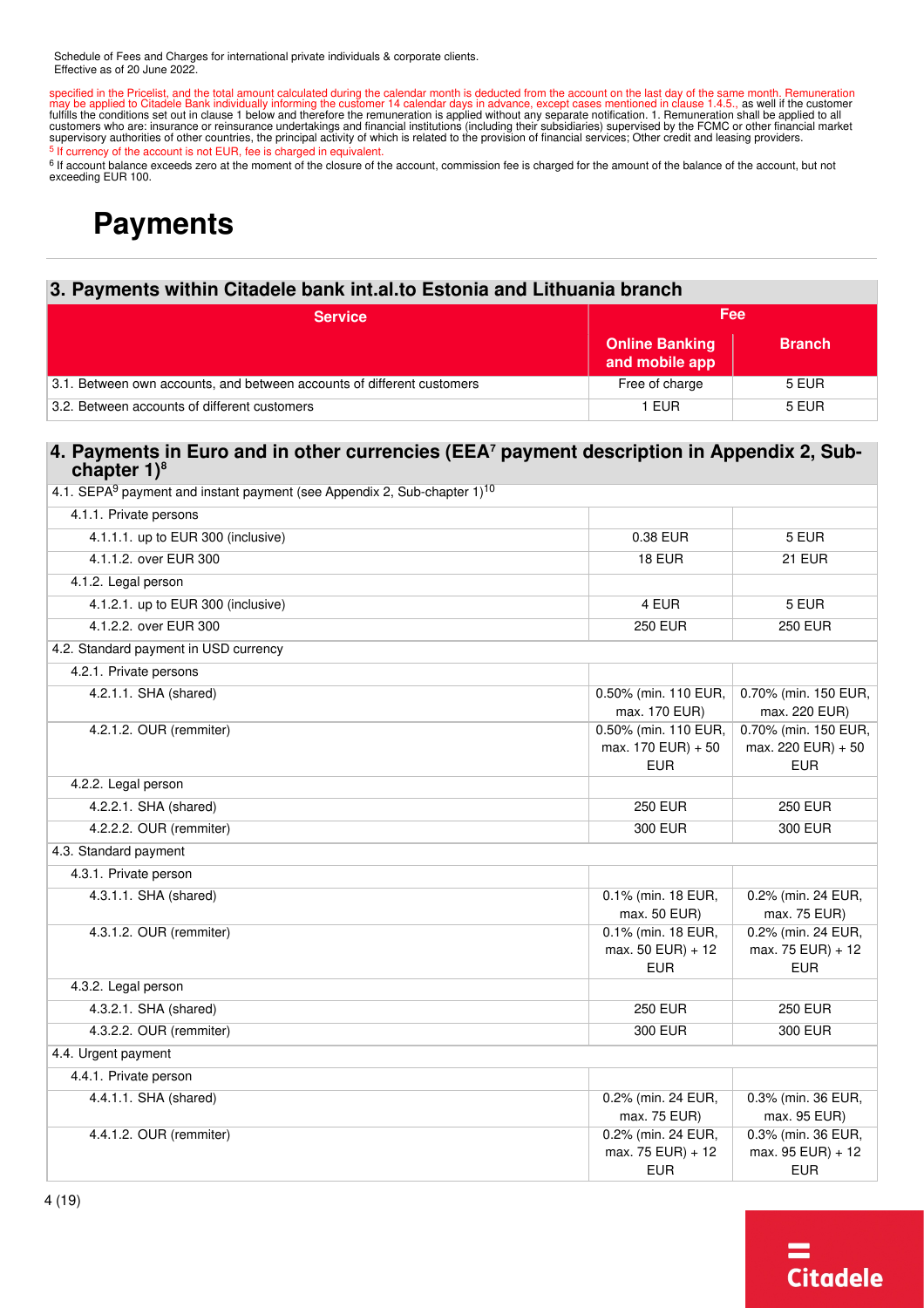| 4.4.2. Legal person     |         |         |
|-------------------------|---------|---------|
| 4.4.2.1. SHA (shared)   | 350 EUR | 350 EUR |
| 4.4.2.2. OUR (remmiter) | 400 EUR | 400 EUR |

#### **5. Regular payments**

| 5.1. Registration of regular payment                                | Free of charge                                  |
|---------------------------------------------------------------------|-------------------------------------------------|
| 5.2. Execution of regular payment                                   | As for electronic payments from current account |
| 5.3. Regular bill payment in EUR (within Citadele Bank)             | 0.28 EUR                                        |
| 5.4. Regular bill payment in EUR (payments to other Bank in Latvia) | 0.38 EUR                                        |

### <span id="page-4-2"></span>**6. Incoming transfer to accoun[t](#page-4-1) (see Appendix No 2, Sub-chapter 1) <sup>12</sup>**

| 6.1. From account in Citadele Bank, from other bank in Latvia, EU regulated payments | Free of charge   |
|--------------------------------------------------------------------------------------|------------------|
| 6.2. Other incoming transfers with commission type BEN and SHA                       | 3 EUR equivalent |

### **7. Non-cash currency exchange**

<span id="page-4-4"></span><span id="page-4-3"></span>7.1. In accordance with Citadele Bank rate, without additional commission fee

| 8. Investigation of payments $13,14$                                                                                                                                                                   |                            |
|--------------------------------------------------------------------------------------------------------------------------------------------------------------------------------------------------------|----------------------------|
| 8.1. Investigation or amendment, or sending of cancellation's request for payment in any<br>currency within Citadele Bank (int. al. foreign branches), to other banks in Latvia,<br>Lithuania, Estonia | <b>25 EUR</b>              |
| 8.2. Investigation or amendment of payment or sending of cancellation's request for<br>payment in any currency in other banks outside Latvia, Lithuania, Estonia                                       | 100 EUR $+$ additional fee |

#### **9. Bill payment in Citadele Bank ATMs (see in Appendix No 2 sub-chapter 2)**

9.1. Free of charge

<span id="page-4-1"></span> $<sup>7</sup>$  EEA payment - payments in EUR, DKK, GBP, NOK, PLN, SEK currencies are executed from the account or without opening an account at a payment institution within</sup> the EU (European) and EEA (European Economic Area) with the purpose of delivering them to an account opened for the recipient at a payment institution of EEA. [8](#page-3-3) Legal persons, non-residents of Lithuania and Estonia, has access only to payments in EUR, RUB and CHF currencies.

[9](#page-3-4) SEPA payments are payments in EUR currency within the European Union (as well as Iceland, Switzerland, Liechtenstein and Norway). Detailed information in

Appendix 2 "Fees appliance conditions". [10](#page-3-5) Available only in Online Banking and mobile app.

11 Actual list of enterprises which bills' regular bill payment is performed within Citadele Bank is published in Citadele Bank web page.

<sup>12</sup> The commission fee is not charged, if the payment is made to the account of investment fund in Citadele Bank, which is in management of IPAS 'CBL Asset Management'.

 $13$  If the customer's account has already been debited, Citadele Bank does not guarantee that the payment amount will be refunded. The Bank releases funds to its customer only if the payment amount is recovered from the correspondent bank and recipient bank.

<sup>14</sup> If bank – intermediate and/or bank – receiver requests commission fee during the investigation of the payment, mentioned extra fee is charged from customer's account.

### <span id="page-4-0"></span>**Cash operations**

#### <span id="page-4-5"></span>**10. Cash deposit Service Fee** 10.1. To account in Citadele Bank (deposit currency must accord to account currency<sup>[15](#page-5-1)</sup> 10.1.1. EUR, per each deposit 0.2% of amount (min.5 EUR) 10.1.2. Other currencies 0.8% of amount (min.10 EUR) 10.2. EUR cash deposits through Citadele Bank's ATMs to accounts of payment cards issued by Citadele Bank 10.2.1. Up to 10 000,00 EUR within one calendar month for the client's account in total Free of charge 10.2.2. Exceeding 10 000,00 EUR within one calendar month for the client's account in total 0,2 %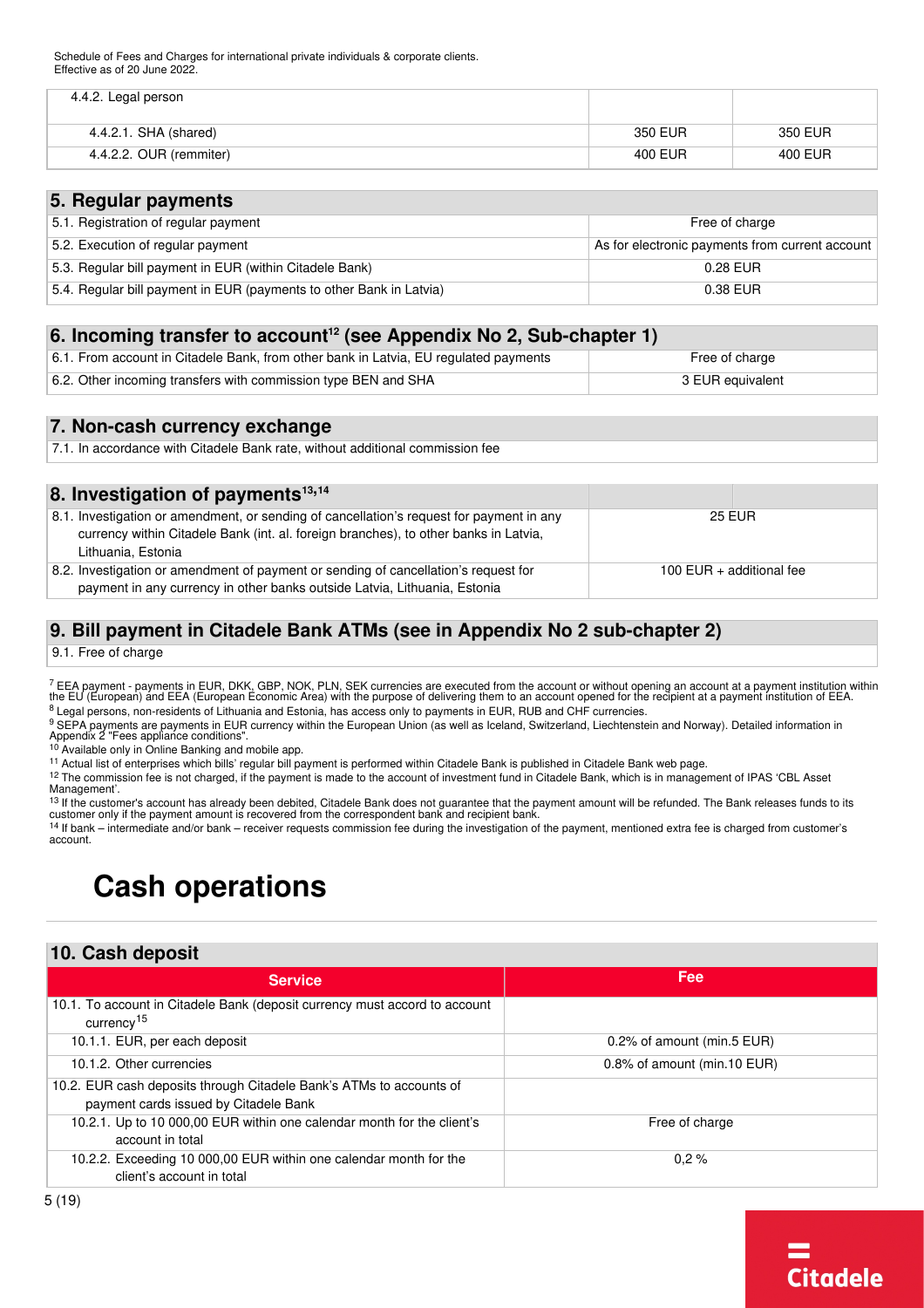| 10.3. Payment in EUR (up to EUR 15 000) to State Treasury using cash<br>deposit (without using current account) | $7$ EUR $+$ 0.5% of amount |
|-----------------------------------------------------------------------------------------------------------------|----------------------------|
|                                                                                                                 |                            |
| 11. Cash withdrawal from account <sup>16</sup>                                                                  |                            |

<span id="page-5-2"></span>

| 11.1. EUR              | 0.5% of amount (min. 5 EUR)  |
|------------------------|------------------------------|
| 11.2. Other currencies | 0.8% of amount (min. 10 EUR) |

### **12. Other cash operations, coins and banknotes processing**

<span id="page-5-3"></span>

| 12.1. Currency exchange                                                                                          | 3.5 EUR (for a deal) for current customers of Citadele bank if<br>own personal identification document 7 EUR (for a deal) in<br>other cases |
|------------------------------------------------------------------------------------------------------------------|---------------------------------------------------------------------------------------------------------------------------------------------|
| 12.2. Cash withdrawal over the branch limit <sup>17</sup>                                                        | 3% of deal amount (min. 20 EUR)                                                                                                             |
| 12.3. Currency exchange if specific nominals provided upon prior order                                           | 3% of deal amount (min. 20 EUR)                                                                                                             |
| 12.4. Exchange of EUR banknotes to the banknotes of another face value<br>and/ or coins                          | 3% (min. 20 EUR)                                                                                                                            |
| 12.5. Acceptance of withdrawn from circulation, defective or old/outworn<br>banknotes (except EUR) <sup>18</sup> | 5% (min. 20 EUR)                                                                                                                            |
| 12.6. Additional commission for coin processing, for EUR coins                                                   | 10% of amount (min. 20 EUR)                                                                                                                 |

<span id="page-5-4"></span><span id="page-5-1"></span><sup>15</sup> Cash deposit in own Savings account, Savings account+, Maxi Savings account, current account for term-deposit opening, only in the day of term-deposit opening and simultaneously making order for depositing of these funds into term-deposit's account – free of charge. Cash deposit up to 500 EUR is for free, if this is first client's<br>initiated transaction in bank to the client's ow negative balance of the mentioned account – free of charge. Cash deposit EUR, USD in Mortgage credit repayment account, Citadele Ekspress credit repayment account, account determined in contract on payment cards dept restructurization (Contract on dept repayment or contract on Credit for Private consumtion)-free of charge.

<sup>16</sup> Cash withdrawal of principal amount and interest of term deposit from bank account within 14 days starting from the day the principal amount and/or interest is credited to account.

<sup>17</sup> Commission fee is charged during ordering. Cash order must be performed at least one Citadele Bank working day before. Ordered nominals are available in<br>customer service centre till the end of the day of deal, agreed notice.

[18](#page-5-4) Information regarding the acceptance of the banknotes: at Citadele Bank Customer service centres or asking the question in Contact forms at home page www.citad ele.lv

# <span id="page-5-0"></span>**Payment cards**

#### **13. Debit cards Mastercard Debit (for private persons), Mastercard Business Debit (for legal persons)**

| <b>Currency</b>                                                                             | EUR <sup>19</sup>          | <b>USD</b>           |
|---------------------------------------------------------------------------------------------|----------------------------|----------------------|
| 13.1. Fee for card (per annum)                                                              | <b>50 EUR</b>              | 50 USD               |
| 13.2. Fee for supplementary card (per annum)                                                | <b>50 EUR</b>              | 50 USD               |
| 13.3. New card issue (instead of existing)                                                  | Free of charge             |                      |
| 13.4. Commission fee for goods and services purchase                                        | 0.5% (min. 0.15 EUR)       | 0.5% (min. 0.20 USD) |
| 13.5. Cash withdrawal in Citadele Bank                                                      | As from current account    |                      |
| 13.6. Cash withdrawal in ATM or in bank                                                     | 1.5% (min. 5 EUR)          | 1.5% (min. 5 USD)    |
| 13.7. Credit limit amount                                                                   | Not available              |                      |
| 13.8. Minimum instalment                                                                    | 100% of excess expenditure |                      |
| 13.9. Credit Interest rate (per annum), for private persons                                 | 28%                        |                      |
| 13.10. Late payment interest rate (increased interest rate, per annum) for<br>legal persons | 60%                        |                      |
| 13.11. Interest for unauthorized negative balance                                           | $0.175%$ per day           |                      |
| 13.12. Payment from account attached to the card                                            | As from current account    |                      |

### **14. X cards for private individuals**

| $\sim$<br><b>Sharn<sup>2</sup></b><br>A IIGIV | unum | <b>A19</b><br>nnnne |
|-----------------------------------------------|------|---------------------|
|                                               |      |                     |

<span id="page-5-6"></span><span id="page-5-5"></span>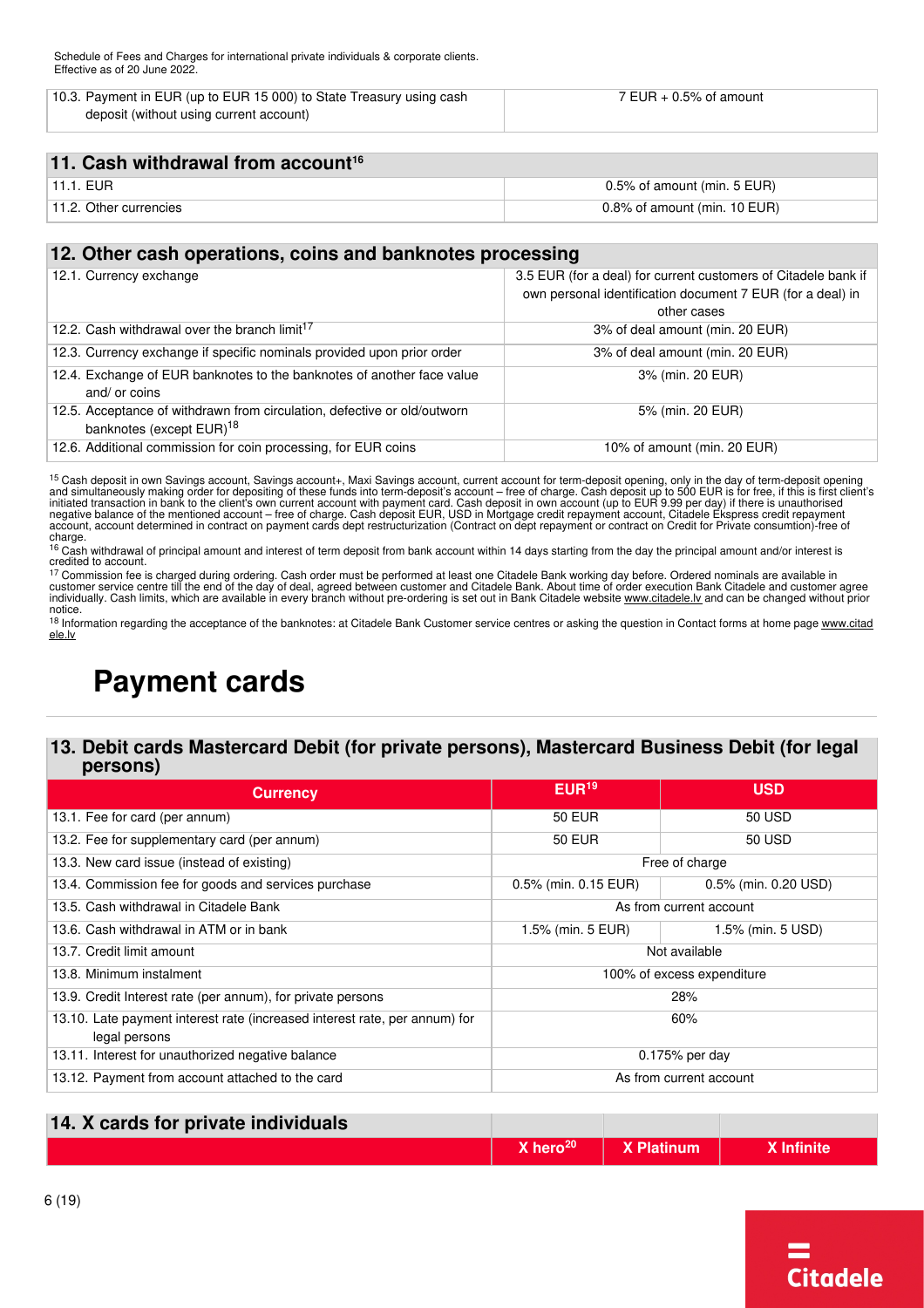| <b>Card currency</b>                                                                     | <b>EUR</b>                                                          | <b>USD</b> | <b>EUR</b>         | <b>USD</b> | <b>EUR</b>                                                      | <b>USD</b>     |
|------------------------------------------------------------------------------------------|---------------------------------------------------------------------|------------|--------------------|------------|-----------------------------------------------------------------|----------------|
| 14.1. Fee for card (per annum)                                                           | 80 EUR                                                              | 80         | 200                | 200        | <b>500 EUR</b>                                                  | <b>400 USD</b> |
|                                                                                          |                                                                     | <b>USD</b> | <b>EUR</b>         | <b>USD</b> |                                                                 |                |
| 14.2. Fee for supplementary card (per annum)                                             | <b>80 EUR</b>                                                       | 80         | 200                | 200        | <b>250 EUR</b>                                                  | <b>200 USD</b> |
|                                                                                          |                                                                     | <b>USD</b> | <b>EUR</b>         | <b>USD</b> |                                                                 |                |
| 14.3. New card issue (instead of existing)                                               |                                                                     |            | Free of charge     |            | <b>50 EUR</b>                                                   |                |
| 14.4. Commission fee for goods and services purchase                                     | 0.5%                                                                | 0.5%       | 0.5%               | 0.5%       | $0.5%$ (min.                                                    | 0.5% (min      |
|                                                                                          | (min.                                                               | (min       | (min)              | (min       | $0.15$ EUR)                                                     | USD 0.20)      |
|                                                                                          | 0.15                                                                | <b>USD</b> | 0.15               | <b>USD</b> |                                                                 |                |
|                                                                                          | EUR)                                                                | 0.20       | EUR)               | 0.20       |                                                                 |                |
| 14.5. Cash withdrawal in ATM or in bank                                                  | 3%                                                                  | 3%         | 3%                 | 3%         | 3% (min. 5                                                      | 3% (min. 5     |
|                                                                                          | (min. 5)                                                            | (min. 5)   | (min. 5)           | (min. 5)   | EUR)                                                            | USD)           |
|                                                                                          | EUR)                                                                | USD)       | EUR)               | USD)       |                                                                 |                |
| 14.6. Credit limit amount                                                                | Individually                                                        |            |                    |            |                                                                 |                |
| 14.7. Minimum instalment                                                                 | 5% of the used credit limit amount + 100% of excess expenditure     |            |                    |            |                                                                 |                |
| 14.8. Credit interest (per annum)                                                        | 26%<br>24%<br>18%                                                   |            |                    |            |                                                                 |                |
| 14.9. Interest for unauthorized negative balance                                         | 0.175% per day                                                      |            |                    |            |                                                                 |                |
| 14.10. Payment from account <sup>21</sup>                                                | As from current account $+3\%$                                      |            |                    |            |                                                                 |                |
| 14.11. Interest rate (per annum) for collateral deposit which serves as                  |                                                                     |            |                    |            | Interest rate is applicable as for savings account in accordant |                |
| collateral for credit card                                                               | currency                                                            |            |                    |            |                                                                 |                |
| 14.12. Annual fee for Priority Pass                                                      | Not available<br>Free of charge                                     |            |                    |            |                                                                 |                |
| 14.13. Fee for 1 person's visit at Priority Pass VIP lounge at the airport <sup>22</sup> | 30 EUR (VAT included) <sup>23</sup><br>Not available<br>30 EUR (VAT |            |                    |            |                                                                 |                |
|                                                                                          |                                                                     |            |                    | included)  |                                                                 |                |
| 14.14. Fast track visit in RIX                                                           | EUR 10 VAT<br>Not available                                         |            |                    |            |                                                                 |                |
|                                                                                          |                                                                     |            |                    |            | included) <sup>22,24</sup>                                      |                |
| 14.15. Concierge service <sup>25</sup>                                                   | Not available                                                       |            | <b>EUR</b>         | <b>USD</b> | Free of a charge                                                |                |
|                                                                                          |                                                                     |            | 150 <sub>per</sub> | 150 per    |                                                                 |                |
|                                                                                          |                                                                     |            | annum              | annum      |                                                                 |                |

### <span id="page-6-4"></span><span id="page-6-3"></span><span id="page-6-2"></span><span id="page-6-1"></span><span id="page-6-0"></span>**15. Sticker, Bracelet (for payment cards ir EUR currency) [26](#page-8-1)**

<span id="page-6-6"></span><span id="page-6-5"></span>

| <b>Service</b>                  | <b>\Fee</b>                                                                  |  |  |  |
|---------------------------------|------------------------------------------------------------------------------|--|--|--|
| 15.1. Fee for sticker, bracelet | EUR 0.50 per month <sup>27</sup>                                             |  |  |  |
| 15.2. Other services            | According to the price list of the card linked to the sticker or<br>bracelet |  |  |  |

### **16. X cards for legal persons**

|                                                      | <b>X Business</b>                                                    |                                    |                                     |                                                                         |                          |                          |
|------------------------------------------------------|----------------------------------------------------------------------|------------------------------------|-------------------------------------|-------------------------------------------------------------------------|--------------------------|--------------------------|
| <b>Card currency</b>                                 | <b>EUR</b>                                                           | <b>USD</b>                         | <b>EUR</b>                          | <b>USD</b>                                                              | <b>EUR</b>               | <b>USD</b>               |
| 16.1. Fee for card (per annum)                       | 120<br><b>EUR</b>                                                    | 120<br><b>USD</b>                  | 200<br>EUR                          | 200USD                                                                  | 500 EUR                  | 400 USD                  |
| 16.2. Fee for supplementary card (per annum)         | 120<br><b>EUR</b>                                                    | 120<br><b>USD</b>                  | 200<br><b>EUR</b>                   | 200USD                                                                  | <b>250 EUR</b>           | <b>200 USD</b>           |
| 16.3. New card issue (instead of existing)           | Бесплатно                                                            |                                    |                                     | <b>50 EUR</b>                                                           |                          |                          |
| 16.4. Commission fee for goods and services purchase | 0.5%<br>(min<br><b>EUR</b><br>0.15)                                  | 0.5%<br>(min<br><b>USD</b><br>0.20 | 0.5%<br>(min<br><b>EUR</b><br>0.15) | 0.5%<br>(min<br>USD.<br>0.20)                                           | $0.5%$ (min<br>EUR 0.15) | $0.5%$ (min<br>USD 0.20) |
| 16.5. Cash withdrawal in ATM or in bank              | 3%<br>(min. 5)<br>EUR)                                               | 3%<br>(min. 5)<br>USD)             | 3%<br>(min. 5)<br>EUR)              | 3%<br>(min. 5)<br>USD)                                                  | 3% (min. 5<br>EUR)       | 3% (min. 5<br>USD)       |
| 16.6. Credit limit amount                            | Individually                                                         |                                    |                                     |                                                                         |                          |                          |
| 16.7. Minimum instalment                             | 100% of the used credit limit amount<br>+ 100% of excess expenditure |                                    |                                     | 5% of the used credit<br>limit amount $+$ 100% of<br>excess expenditure |                          |                          |
| 16.8. Credit interest (per annum)                    |                                                                      | 24%                                |                                     | 24%                                                                     |                          | 18%                      |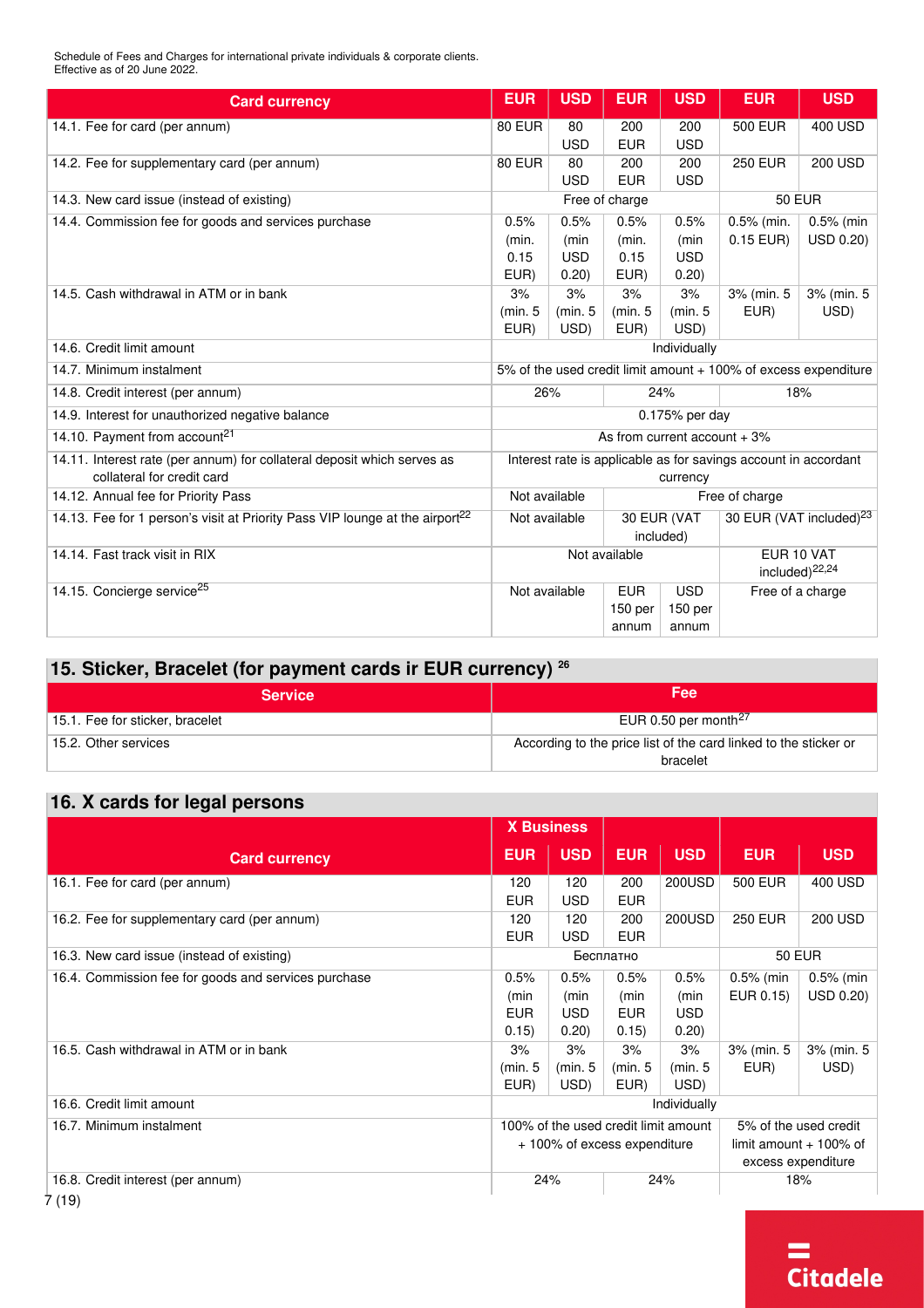| 16.9. Late payment interest (increased credit interest, per annum), for legal<br>persons | 60%                                                             |                    | 60%              |                                     |
|------------------------------------------------------------------------------------------|-----------------------------------------------------------------|--------------------|------------------|-------------------------------------|
| 16.10. Interest for unauthorised negative balance                                        |                                                                 |                    | $0.175%$ per day |                                     |
|                                                                                          |                                                                 |                    |                  |                                     |
| 16.11. Payment from account <sup>21</sup>                                                | As from current account $+3\%$                                  |                    |                  |                                     |
| 16.12. Interest rate (per annum) for collateral deposit which serves as                  | Interest rate is applicable as for savings account in accordant |                    |                  |                                     |
| collateral for credit card                                                               | currency                                                        |                    |                  |                                     |
| 16.13. Annual fee for Priority Pass                                                      | Not available<br>Free of charge                                 |                    |                  |                                     |
| 16.14. Fee for 1 person's visit at Priority Pass VIP lounge at the airport <sup>22</sup> | Not available                                                   |                    | 30 EUR (VAT      | 30 EUR (VAT included) <sup>23</sup> |
|                                                                                          |                                                                 |                    | included)        |                                     |
| 16.15. Fast track visit in RIX                                                           | Not available                                                   |                    | Not available    | EUR 10 VAT                          |
|                                                                                          |                                                                 |                    |                  | included) $^{22,24}$                |
| 16.16. Concierge service <sup>25</sup>                                                   | Not available                                                   | <b>EUR</b>         | USD              | Free of a charge                    |
|                                                                                          |                                                                 | 200 <sub>per</sub> | 300 per          |                                     |
|                                                                                          |                                                                 | annum              | annum            |                                     |

### **17. Mastercard credit card for private persons**

| <b>Currency</b>                                                         | <b>EUR</b>                                                      | <b>USD</b>           |  |  |
|-------------------------------------------------------------------------|-----------------------------------------------------------------|----------------------|--|--|
| 17.1. Fee for card / supplementary card (per annum)                     | <b>80 EUR</b>                                                   | 80 USD               |  |  |
| 17.2. New card issue (instead of existing)                              | Free of charge                                                  |                      |  |  |
| 17.3. Commission fee for goods and services purchase                    | 0.5% (min. EUR 0.15)                                            | 0.5% (min. USD 0.20) |  |  |
| 17.4. Cash withdrawal in ATM or bank                                    | 3% (min. 5 EUR)                                                 | 3% (min. 5 USD)      |  |  |
| 17.5. Credit limit amount                                               | Individually                                                    |                      |  |  |
| 17.6. Minimum instalment                                                | 5% of the spent credit limit amount + 100% of excess            |                      |  |  |
|                                                                         | expenditure                                                     |                      |  |  |
| 17.7. Credit interest (per annum)                                       | 26%                                                             |                      |  |  |
| 17.8. Interest for unauthorized negative balance                        | $0.175\%$ per day                                               |                      |  |  |
| 17.9. Payment from account                                              | As from current account $+3\%$                                  |                      |  |  |
| 17.10. Interest rate (per annum) for collateral deposit which serves as | Interest rate is applicable as for savings account in accordant |                      |  |  |
| collateral for credit card                                              | currency                                                        |                      |  |  |

### **18. Other payment card services**

| <b>Service</b>                                                                                                       | Fee            |                       |  |  |
|----------------------------------------------------------------------------------------------------------------------|----------------|-----------------------|--|--|
|                                                                                                                      |                |                       |  |  |
| 18.1. Balance review in ATMs:                                                                                        |                |                       |  |  |
| 18.1.1. in Citadele Bank (Latvia) ATMs                                                                               | Free of charge |                       |  |  |
| 18.1.2. in ATMs of other banks in Latvia                                                                             | 0.50 EUR       | 1 USD                 |  |  |
| 18.1.3. in ATMs of other banks abroad                                                                                | 1 EUR          | 1 USD                 |  |  |
| 18.2. Daily limit for one payment card for cash withdrawal at ATMs and POS terminals:                                |                |                       |  |  |
| 18.2.1. using Mastercard Debit, Maestro, VISA Electron, X hero, X                                                    | 2 200 EUR      | Equivalent 2 200 EUR  |  |  |
| Business, VISA Classic, MasterCard Standard, Mastercard                                                              |                |                       |  |  |
| Business Debit, VISA Business, MasterCard Business                                                                   |                |                       |  |  |
| 18.2.2. using X Platinum, VISA Gold, MasterCard Gold, VISA Platinum,<br>X Infinite, X Corporate                      | 3000 EUR       | Equivalent 3000 EUR   |  |  |
| 18.3. Cash and POS operations' daily or monthly limit increase above limit<br>set in Pricelist, for one payment card | Free of charge |                       |  |  |
| 18.4. Monthly limit for one payment card for cash withdrawal at ATMs and POS terminals:                              |                |                       |  |  |
| 18.4.1. using Mastercard Debit, Maestro, VISA Electron, X hero, X                                                    | 15 000 EUR     | Equivalent 15 000 EUR |  |  |
| Business, VISA Classic, MasterCard Standard, Mastercard                                                              |                |                       |  |  |
| Business Debit, VISA Business, MasterCard Business                                                                   |                |                       |  |  |

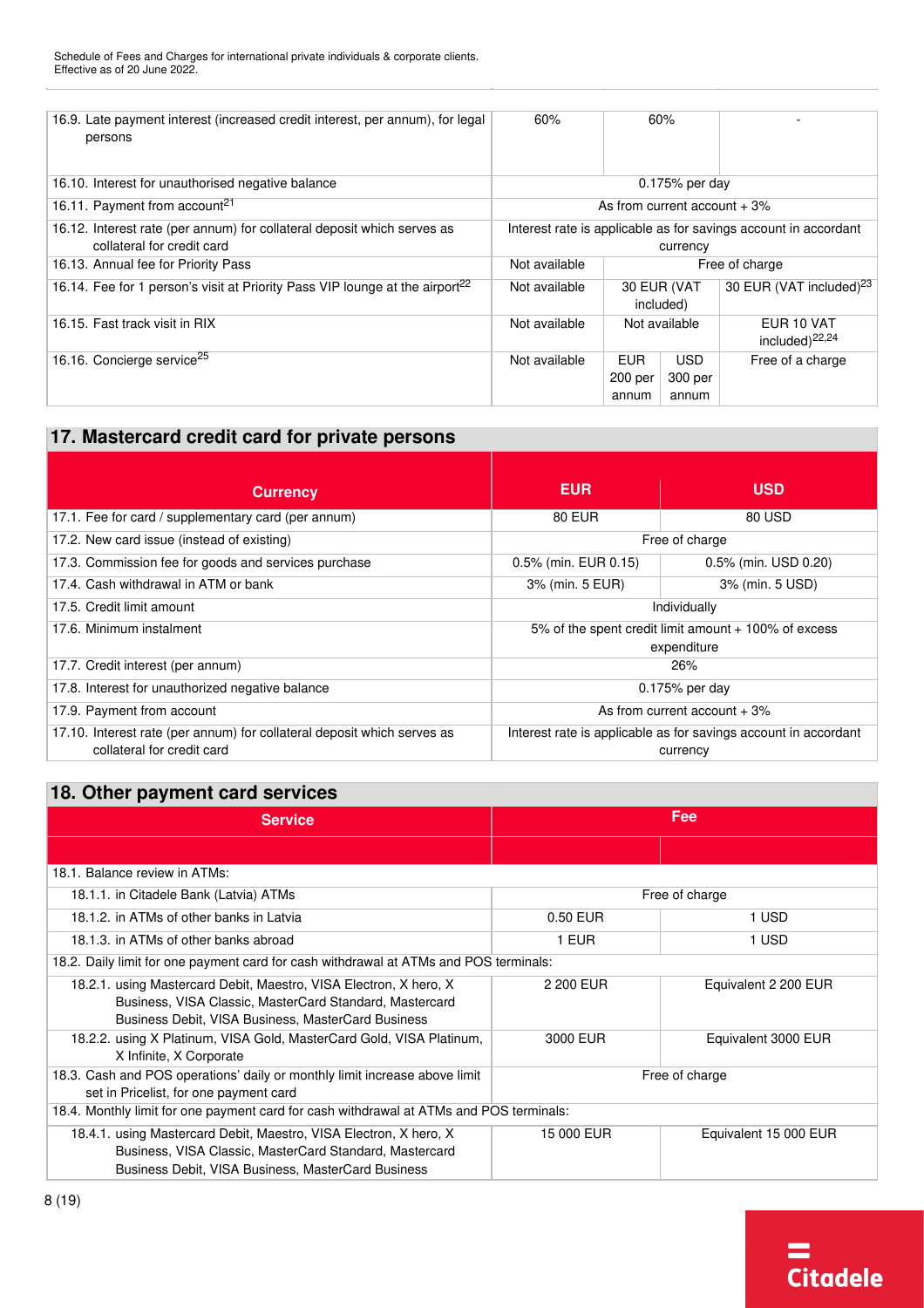<span id="page-8-2"></span>

| 18.5. using X Platinum, VISA Gold, MasterCard Gold, VISA Platinum, X<br>Infinite, X Corporate | 30 000 EUR | Equivalent 30 000 EUR |
|-----------------------------------------------------------------------------------------------|------------|-----------------------|
| 18.6. Receiving renewed payment cards in branches (for private<br>persons) <sup>28</sup>      | 30 EUR     | 30 USD                |
| 18.7. Change of card's PIN-code in Citadele ATM or mobile application                         |            | Free of charge        |
| 18.8. Receiving renewed payment cards in branches (for private<br>persons) <sup>29</sup>      | 2 EUR      | Equivalent 2 EUR      |
| 18.9. Currency exchange mark-up fee                                                           | 4.3%       | 4.3%                  |

<span id="page-8-3"></span><span id="page-8-1"></span><sup>19</sup> For private individuals recipients of the state pensions of the Republic of Latvia: old age pensions, slisability pensions, survivor's pensions, service pensions, or<br>special pensions, on the condition that such pensio the Schedules of Fees and Charges for residents - private individuals.

[20](#page-5-6) Till 12.12.2018. product's name was X card.

[21](#page-6-0) The additional commission of 3% is not applied, if payment is executed within the terms of "Concierge service".

<sup>22</sup> Fee for visit set in EUR will be converted in card account's currency according to Citadele Bank exchange rate for non-cash operations, for the day when mentioned fee will be booked into account.

<sup>23</sup> For Priority Pass cards, issued before 11.02.2019. within a calendar year, 3 (three) visits to airport's VIP lounge to main card user is offered free of charge. For<br>Priority Pass cards, issued after 11.02.2019. within [24](#page-6-3) Within a calendar year, 8 (eight) visits to main card user is offered free of charge.

<sup>25</sup> Service fee is applied for each payment card (incl. supplementary card) / cardholder linked to Concierge Service.

<sup>26</sup> For private persons - issued to card holders and linked to the relevant card account; for legal persons – only linked to the X Infinite card account.

[27](#page-6-6) Free of charge for X Infinite card holders with X Infinite card account.

<sup>28</sup> Refers only to plastic and PIN code producing. Card can be received only at branch 'Citadele' 2A Republikas Square, Riga.

<span id="page-8-0"></span><sup>29</sup> Receiving of the X Infinite credit cards in branches is free of charge.

# **Lending**

#### **19. Mortgage Credit for private individuals**

<span id="page-8-4"></span>

| <b>Service</b>                                                                                                                                                                                                                              | Fee                                                                            |  |  |  |
|---------------------------------------------------------------------------------------------------------------------------------------------------------------------------------------------------------------------------------------------|--------------------------------------------------------------------------------|--|--|--|
| 19.1. Consideration of an application for credit issuing / amendments in credit transaction:                                                                                                                                                |                                                                                |  |  |  |
| 19.1.1. on the security of residential real property and/or land                                                                                                                                                                            | Free of charge                                                                 |  |  |  |
| 19.1.2. on the security of non-residential real property                                                                                                                                                                                    |                                                                                |  |  |  |
| 19.1.2.1. for deals up to 300 000 EUR                                                                                                                                                                                                       | <b>75 EUR</b>                                                                  |  |  |  |
| 19.1.2.2. for deals over 300 000 EUR                                                                                                                                                                                                        | <b>400 EUR</b>                                                                 |  |  |  |
| 19.2. Execution of credit                                                                                                                                                                                                                   | 2 % of total credit amount (min. 150 EUR)                                      |  |  |  |
| 19.3. Execution of amendments 30                                                                                                                                                                                                            |                                                                                |  |  |  |
| 19.3.1. additional credit amount granting                                                                                                                                                                                                   | 1.5% of credit amount regarding which amendments are made<br>to (min. 150 EUR) |  |  |  |
| 19.3.2. credit maturity term extension, credit currency change                                                                                                                                                                              | 1% of credit amount regarding which amendments are made<br>to (min. 75 EUR)    |  |  |  |
| 19.3.3. Ioan security owner change, loan security change                                                                                                                                                                                    | 1% of unpaid credit sum (min. 150 EUR)                                         |  |  |  |
| 19.3.4. credit payment date and/or principle of repayment of the credit<br>change                                                                                                                                                           | <b>30 EUR</b>                                                                  |  |  |  |
| 19.3.5. execution of amendments to the other provisions of the<br>agreement, not mentioned in sup-positions of paragraph 19.3.                                                                                                              | 50 EUR per each document                                                       |  |  |  |
| 19.3.6. preparation of amendments to payment schedule at the<br>customer's request                                                                                                                                                          | Free of charge                                                                 |  |  |  |
| 19.4. Credit repayment before the term provided for by the agreement                                                                                                                                                                        | Free of charge                                                                 |  |  |  |
| 19.5. Processing of the documents in case of the refinancing from other<br>creditor or in case of the sale of a real estate that is mortgaged in favor<br>of Citadele Bank in case the transaction will be financed by other<br>creditor 31 | 600 EUR                                                                        |  |  |  |
| 19.6. Execution of amendments in documents, mentioned in paragraph 19.3                                                                                                                                                                     | 50 EUR per each document                                                       |  |  |  |
| 19.7. Credit resources reservation                                                                                                                                                                                                          | 1% annual for unused but reserved credit sum                                   |  |  |  |

#### <span id="page-8-5"></span>**20. Bank Guarantee**

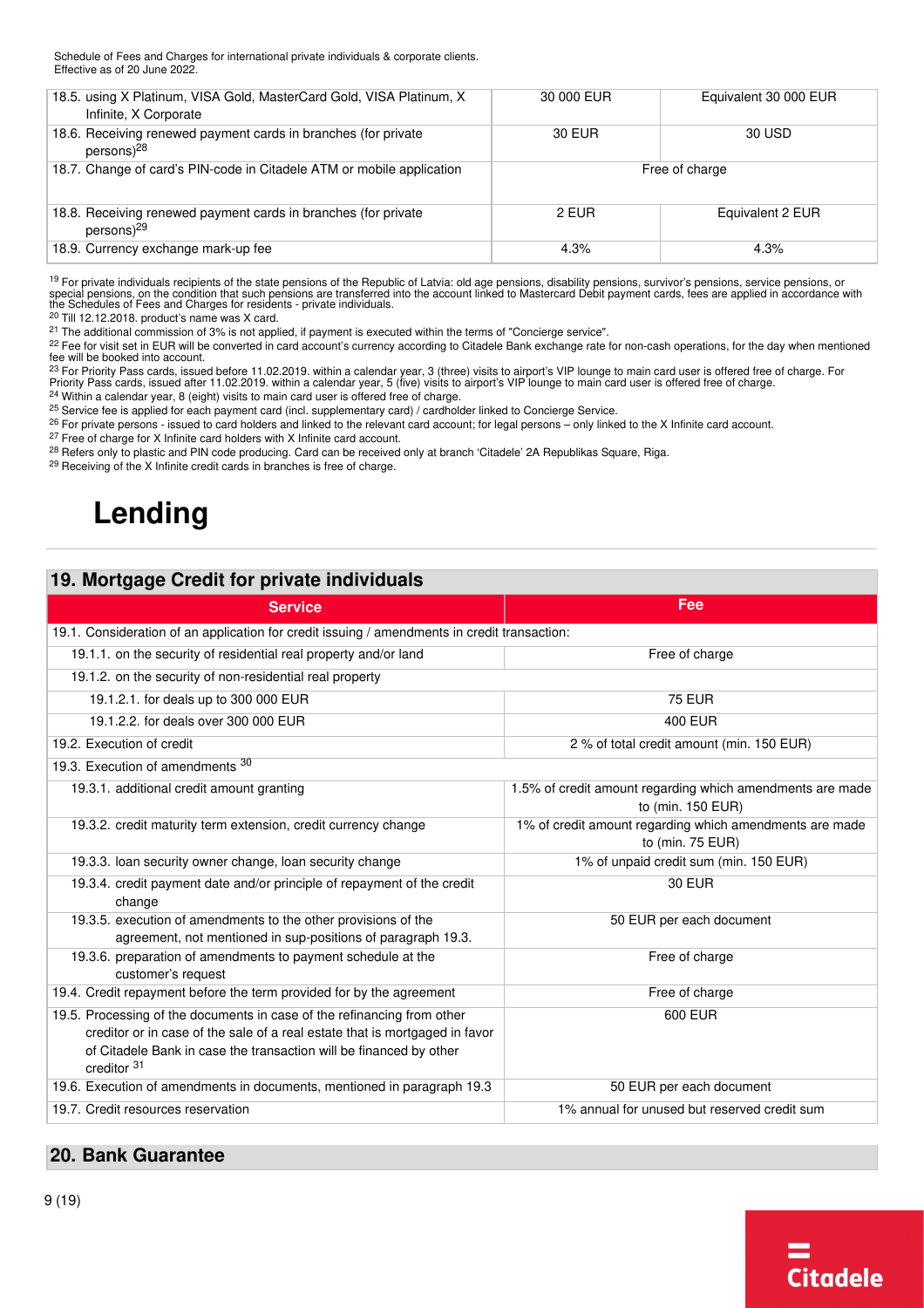<span id="page-9-0"></span>

| <b>Service</b>                                                                                                           | Fee                                                                                                  |
|--------------------------------------------------------------------------------------------------------------------------|------------------------------------------------------------------------------------------------------|
|                                                                                                                          |                                                                                                      |
| 20.1. Consideration of an application for receiving of guarantee (s)/ consideration of amendments:                       |                                                                                                      |
| 20.1.1. if secured by cash assets or term deposit                                                                        | Free of charge                                                                                       |
| 20.1.2. other security <sup>32</sup>                                                                                     | Free of charge                                                                                       |
| 20.2. Preparation of agreement on issuance of bank guarantee(s) and related documents:                                   |                                                                                                      |
| 20.2.1. if secured by cash assets or term deposit                                                                        | Free of charge                                                                                       |
| 20.2.2. other security                                                                                                   | As agreed (min 150 EUR)                                                                              |
| 20.3. Issuance of a guarantee/ increase in guarantee amount / term prolonging:                                           |                                                                                                      |
| 20.3.1. if secured by cash assets                                                                                        | 0.3% from guarantee amount / of amount regarding which<br>amendments are made to (min. EUR 100)      |
| 20.3.2. other security                                                                                                   | 0.8% from guarantee amount / of amount regarding which<br>amendments are made to (min. EUR 150)      |
| 20.4. Fee for guarantee utilization:                                                                                     |                                                                                                      |
| 20.4.1. if secured by cash assets or term deposit                                                                        | 0.8% per annum of guarantee amount/ of amount regarding<br>which amendments are made to              |
| 20.4.2. other security                                                                                                   | Starting from 3% per annum of guarantee amount / of amount<br>regarding which amendments are made to |
| 20.5. Amendments to the agreement                                                                                        | <b>75 EUR</b>                                                                                        |
| 20.6. Amendments to guarantee (except increase in guarantee amount)                                                      | 80 EUR                                                                                               |
| 20.7. Amendments to guarantee (including increase in guarantee amount)                                                   | <b>50 EUR</b>                                                                                        |
| 20.8. Additional commission fee for urgent execution of guarantee, its<br>amendments, confirmation, during 1 working day | <b>50 EUR</b>                                                                                        |
| 20.9. Preparation and reconciliation of the guarantee's draft (applicable if<br>guarantee is not issued)                 | <b>50 EUR</b>                                                                                        |
| 20.10. Payment under guarantee/ Processing of payment demand                                                             | 0.2% of the repayable amount (min. EUR 200)                                                          |
| 20.11. Notification on guarantee issued by another bank                                                                  | 0.1% of guarantee amount (min. EUR 85, max. EUR 500)                                                 |
| 20.12. Notification on amendments to the guarantee issued by another bank,<br>revocation of the guarantee                | <b>75 EUR</b>                                                                                        |
| 20.13. Preparation and sending of the claim under the guarantee, on behalf<br>of the customer                            | <b>250 EUR</b>                                                                                       |
| 20.14. Review and confirmation of the authenticity of the guarantee issued by<br>the other bank                          | <b>40 EUR</b>                                                                                        |
| 20.15. Revocation of the guarantee before expiry date 33                                                                 | <b>25 EUR</b>                                                                                        |

### <span id="page-9-1"></span>**21. Import Letter of Credit**

| <b>Service</b>                                                                                                                                                                                                            | Fee                                                                                 |
|---------------------------------------------------------------------------------------------------------------------------------------------------------------------------------------------------------------------------|-------------------------------------------------------------------------------------|
| 21.1. Consideration of an application for issuance of import letter of credit                                                                                                                                             | Free of charge                                                                      |
| 21.2. Execution of a new import letter of credit / increase of amount of the<br>import letter of credit                                                                                                                   | 0.25% of value / increase of the value of import letter of credit<br>(min. EUR 170) |
| 21.3. Amendments to provisions of import letter of credit (except for increase<br>in amount of the import letter of credit), revocation or cancellation of<br>unutilized import letter of credit, amendments of agreement | <b>75 EUR</b>                                                                       |
| 21.4. Import letter's of credit draft preparation and reconciliation (applicable if<br>import letter of credit is not issued)                                                                                             | <b>50 EUR</b>                                                                       |
| 21.5. Additional commission fee for urgent execution of the import letter of<br>credit, during 1 working day                                                                                                              | <b>50 EUR</b>                                                                       |
| 21.6. Review of documents, payment                                                                                                                                                                                        | 0.2% of value of documents (min. 170 EUR)                                           |
| 21.7. Commission for discrepancies in documents presented                                                                                                                                                                 | <b>70 EUR</b>                                                                       |
| 21.8. Return of unpaid documents                                                                                                                                                                                          | <b>40 EUR</b>                                                                       |
| 21.9. Endorsement of documents of letter of credit                                                                                                                                                                        | <b>20 EUR</b>                                                                       |
| 21.10. Revocation of letter of credit before expiry date                                                                                                                                                                  | <b>25 EUR</b>                                                                       |
| 21.11. Notification on issuance of Assignment of proceeds                                                                                                                                                                 | <b>50 EUR</b>                                                                       |

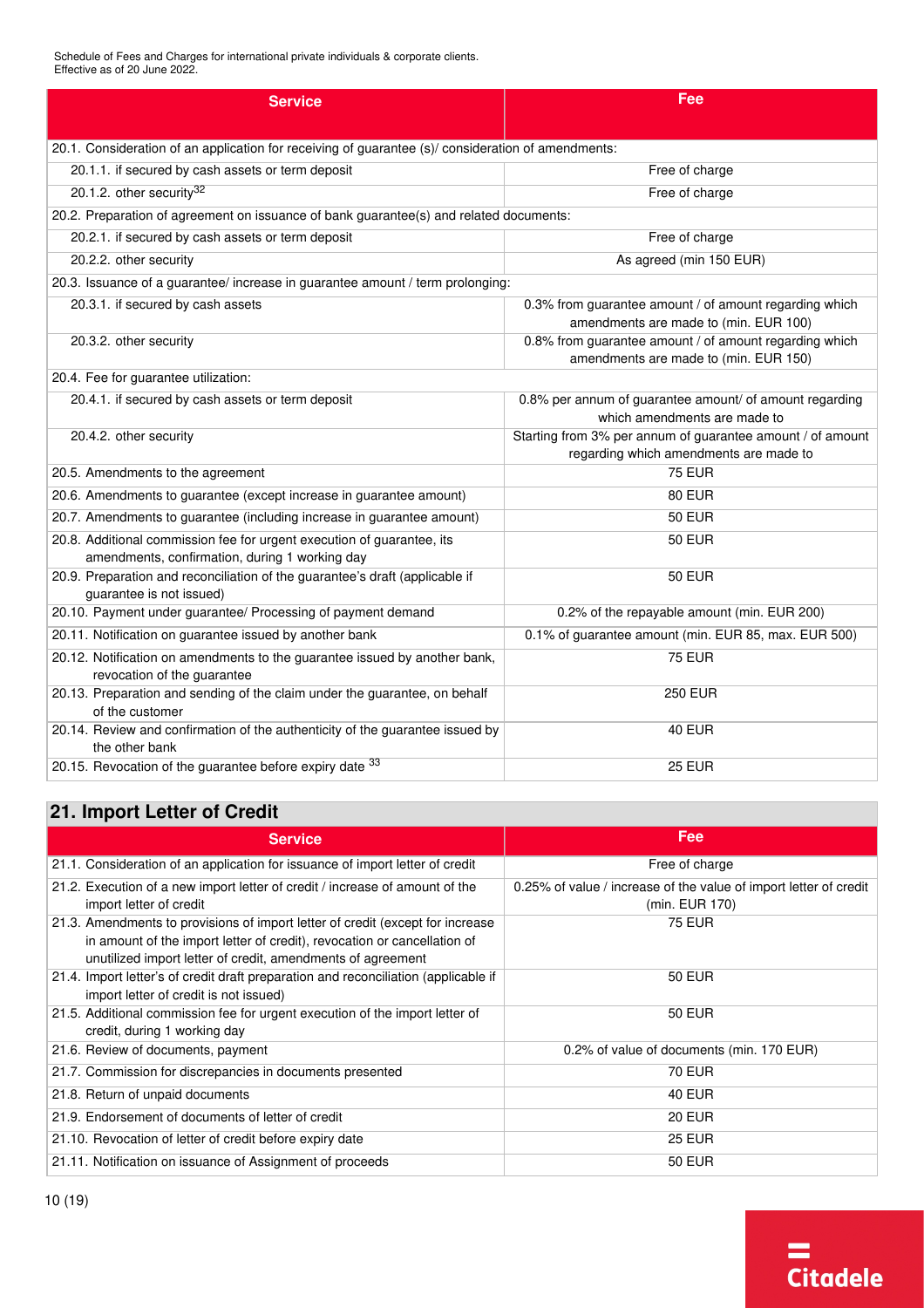#### **22. Export Letter of Credit**

| <b>Service</b>                                                                                                                 | Fee                                                                      |
|--------------------------------------------------------------------------------------------------------------------------------|--------------------------------------------------------------------------|
| 22.1. Preliminary notification on issuance of export letter of credit                                                          | <b>40 EUR</b>                                                            |
| 22.2. Notification on issuance of export letter of credit                                                                      | 0.1% of value of export letter of credit (min. 85 EUR, maks.<br>500 EUR) |
| 22.3. Processing and reconciliation of the draft of export letter of credit                                                    | <b>50 EUR</b>                                                            |
| 22.4. Amendments to provisions of export letter of credit, revocation or<br>cancellation of unutilized export letter of credit | <b>75 EUR</b>                                                            |
| 22.5. Preliminary review of documents under export letter of credit                                                            | <b>80 EUR</b>                                                            |
| 22.6. Review, payment of documents                                                                                             | 0.2% of value of documents (min. 200 EUR)                                |
| 22.7. Payment under export letter of credit without presentation of documents                                                  | 0.1% of payment amount (min. 100 EUR, maks. 500 EUR)                     |
| 22.8. Return of the discrepant documents                                                                                       | <b>40 EUR</b>                                                            |
| 22.9. Transfer of export letter of credit                                                                                      | 0.15% of value of transferred export letter of credit (min. 200<br>EUR)  |
| 22.10. Cession under export letter of credit                                                                                   | 0.1% of cession amount (min. 150 EUR, max. 700 EUR)                      |
| 22.11. Confirmation of letter of credit issued by another bank                                                                 | As agreed                                                                |
| 22.12. Consulting in preparation of the documents                                                                              | 30 EUR per each document                                                 |
| 22.13. Negotiation of export letter of credit, discounting of export letter of<br>credit                                       | As agreed                                                                |
| 22.14. Notification on letter on assignment                                                                                    | <b>50 EUR</b>                                                            |

#### **23. Documentary collection**

| <b>Service</b>                                                                  | Fee                                      |  |
|---------------------------------------------------------------------------------|------------------------------------------|--|
| 23.1. Import documentary collection                                             |                                          |  |
| 23.1.1. Notification on documentary collection                                  | 50 EUR                                   |  |
| 23.1.2. Delivery of documents against payment, acceptance or free of<br>payment | 0.1% of collection amount (min. 100 EUR) |  |
| 23.2. Export documentary collection:                                            |                                          |  |
| 23.2.1. Receiving of documents for payment or acceptance                        | <b>40 EUR</b>                            |  |
| 23.2.2. Payment of document                                                     | 0.1% of collection amount (min. 100 EUR) |  |
| 23.3. Amendments to terms, instructions of documentary collection               | <b>40 EUR</b>                            |  |
| 23.4. Sending, return of refused documents                                      | <b>40 EUR</b>                            |  |

<span id="page-10-1"></span>[30](#page-8-4) If options mentioned in paragraphs 19.3.1. – 19.3.6. are fulfilled simultaneously, the highest commission fee is applied.

[31](#page-8-5) Commission fee for preparation of the documents (inc. references) set in Pricelist's paragraph 24. is not applied simultaneously.

<sup>32</sup> This commission is not applied to applications for guarantee issuance within the scope of guarantee line.

<span id="page-10-0"></span><sup>33</sup> For cases when the commission fee for guarantee use is payable by parts.

# <span id="page-10-4"></span><span id="page-10-3"></span><span id="page-10-2"></span>**Other services related to lending and trade finance**

| <b>Service</b>                                                                                                                                                                                              | Fee                       |
|-------------------------------------------------------------------------------------------------------------------------------------------------------------------------------------------------------------|---------------------------|
| 24. Commission fee for preparation of the documents (int. al. references) $34,35$                                                                                                                           |                           |
| 24.1. Document prepared in state language                                                                                                                                                                   | 45 EUR per each document  |
| 24.2. Document prepared in other language (English, Russian)                                                                                                                                                | 70 EUR per each document  |
| 24.3. Commission fee for preparation of the documents (int. al. references) if<br>request received 6 months after credit obligations fulfilment                                                             | 75 EUR per each document  |
| 24.4. Citadele Bank's performed stock or assets evaluation <sup>36</sup>                                                                                                                                    | <b>75 EUR</b>             |
| 24.5. Evaluation of construction / reconstruction / renovation funding project,<br>control of usage of funds disbursed for construction / reconstruction /<br>renovation projects financed by Citadele Bank | According to actual costs |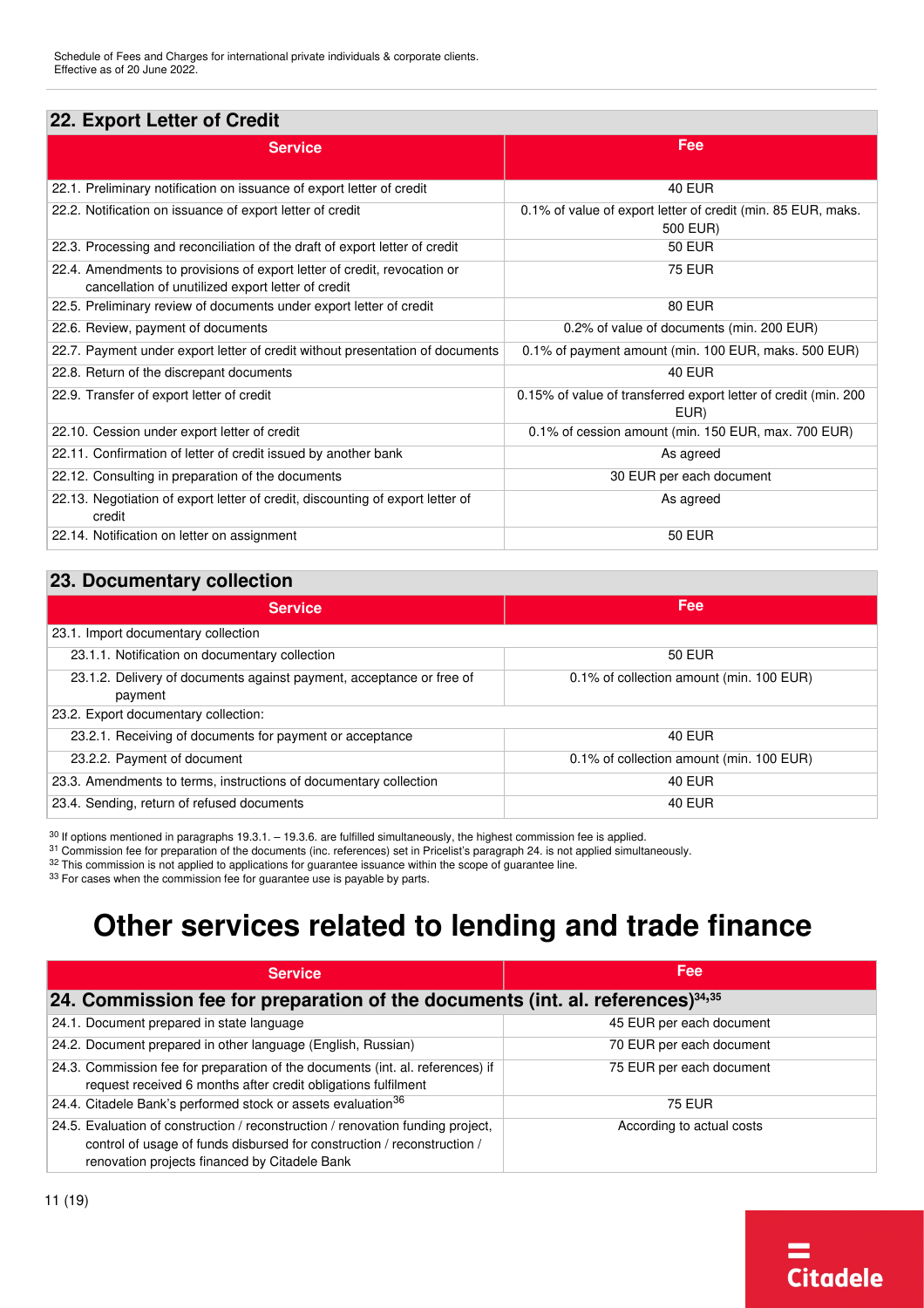| 24.6. Documents sending                                                          | As agreed (min. actual costs $+$ EUR 8)    |
|----------------------------------------------------------------------------------|--------------------------------------------|
|                                                                                  |                                            |
| 24.7. Deferred payment fee for Import letter of credit / export letter of credit | 0.15% from documents' amount (min. 70 EUR) |
| and documentary collection                                                       |                                            |
| 24.8. SWIFT notification at issue of guarantee, issue of Import letter of        | <b>25 EUR</b>                              |
| credit, transfer of export letter of credit                                      |                                            |
| 24.9. Other SWIFT notifications                                                  | 7 EUR                                      |
| 24.10. Processing or evaluating other credit-related documents                   | As agreed                                  |

<span id="page-11-2"></span><sup>34</sup> If the commission fee for execution of new lending transaction, substantial amendments within lending transaction, refinancing transaction or execution of escrow<br>account agreement is not applied simultaneously.

[35](#page-10-3) If a document must be notarized, customer pay actual expenses of notary service additionally.

<span id="page-11-0"></span>[36](#page-10-4) Commission fee may be increased in specific instances.

### **Remote account management systems**

### **25. Citadele Online Banking**

| <b>Service</b>                                                                                                                                                                                                                                                                                        | Fee                           |
|-------------------------------------------------------------------------------------------------------------------------------------------------------------------------------------------------------------------------------------------------------------------------------------------------------|-------------------------------|
| 25.1. Registration, servicing, refusal from service (closure)                                                                                                                                                                                                                                         | Free of charge                |
| 25.2. Transaction limits                                                                                                                                                                                                                                                                              | See Appendix No 2 paragraph 3 |
| 25.3. Connection of complicated configuration (international customers<br>private persons/legal entities): configuration of multiple users<br>authorisation or connection of user, if the user (-s) is (are) not a<br>customer or if the user is customer's authorized person (for legal<br>entities) | <b>20 EUR</b>                 |

#### **26. Authorization Devices**

| 26.1. Issuing of DIGIPASS                                                                                                                         | 50 EUR         |
|---------------------------------------------------------------------------------------------------------------------------------------------------|----------------|
| 26.2. Issuing or change of DIGIPASS 780                                                                                                           | 35 EUR         |
| 26.3. Issuing of DIGIPASS GO3                                                                                                                     | <b>20 EUR</b>  |
| 26.4. Unlocking of DIGIPASS, DIGIPASS GO3, if it is locked for use in Online<br>banking                                                           | <b>10 EUR</b>  |
| 26.5. Issuing/replacement of Code card, replacement of DIGIPASS GO3 due<br>to technical reasons (within 2 years from the moment of connection)    | <b>10 EUR</b>  |
| 26.6. Activation of MobileSCAN within one licence or The first / the repeated<br>activation of MobileSCAN within the already issued licence 37,38 | Free of charge |

#### <span id="page-11-5"></span><span id="page-11-4"></span>**27. Citadele SMS bank**

<span id="page-11-6"></span>

| 27.1. Service connection                                        | Free of charge |
|-----------------------------------------------------------------|----------------|
| 27.2. 27.2. Citadele Bank's short message sent to customer $39$ | ገ በ9 FI IR     |

| 28. Citadele Gateway service for legal persons |        |
|------------------------------------------------|--------|
| 28.1. Registration                             | 50 EUR |
| 28.2. Subscription fee per month               |        |
| 28.2.1. Informative mode                       | 20 EUR |
| 28.2.2. Transactions mode                      | 40 EUR |

<span id="page-11-3"></span><sup>37</sup> Several mobile devices can be attached to the same MobileSCAN licence.

[38](#page-11-5) MobileSCAN can be registered at branches and customer service centres in Latvia as well in Online Banking, if User is Customer in Online Banking Agreement. [39](#page-11-6) Commission fee for messages sent by Citadele Bank's is charged from customer's account once per month.

# <span id="page-11-1"></span>**Deposits**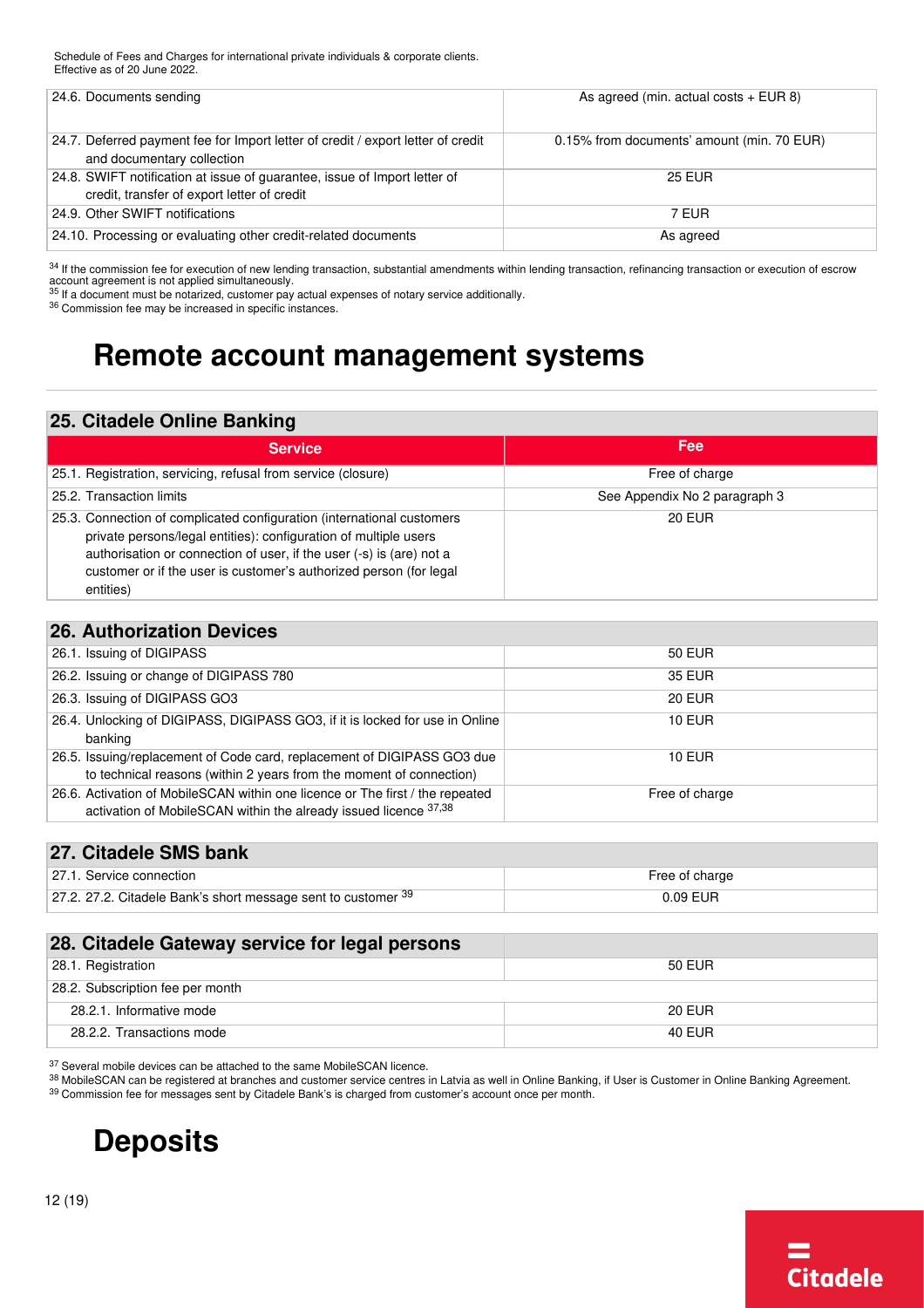#### **29. Savings account +**

| <b>Service</b>                                                                                                                      | Fee                                             |
|-------------------------------------------------------------------------------------------------------------------------------------|-------------------------------------------------|
| 29.1. Opening, closure of Savings account+                                                                                          | Free of charge                                  |
| 29.2. Funds transfer from customer's Savings account+:                                                                              |                                                 |
| 29.2.1. with prior 35 calendar days notice to Citadele Bank                                                                         | as for payment from current account             |
| 29.2.2. without prior 35 calendar days notice to Citadele Bank                                                                      | 1% + as for payment from current account        |
| 29.3. Cash withdrawal at Citadele Bank from customer's Savings account+<br>(without prior 35 calendar days notice to Citadele Bank) | $1\%$ + as cash withdrawal from current account |

| 30. Term Deposit                                                                                                                                                                                              |                                        |
|---------------------------------------------------------------------------------------------------------------------------------------------------------------------------------------------------------------|----------------------------------------|
| 30.1. Cash withdrawal of term deposit's principal amount and interest of from<br>account in Citadele Bank within 14 days starting from the day the<br>principal amount and/or interest is credited to account | Free of charge                         |
| 30.2. Commission fee for premature cancellation of the term deposit<br>agreement <sup>40</sup>                                                                                                                | 1% of principal amount of term deposit |

#### <span id="page-12-2"></span>**31. Gold**

| <b>UI. UVIU</b>                                 |                                                           |
|-------------------------------------------------|-----------------------------------------------------------|
| 31.1. Gold trading (only non-cash transactions) | Information in Citadele Bank                              |
| 31.2. Gold keeping in the bank                  | $0.035\%$ <sup>40</sup> per month (min. 15 EUR per month) |

<span id="page-12-1"></span><sup>40</sup> Withdrawing term deposit prematurely, the calculated interest shall not be paid and already paid interest shall be withheld from disbursable principal amount of the term deposit.<br><sup>41</sup> The value of Gold held in the Bank according to Citadele Bank rate on the last day of the month.

<span id="page-12-0"></span>

### **Financial instruments and currency exchange transactions**

<span id="page-12-10"></span><span id="page-12-7"></span><span id="page-12-5"></span><span id="page-12-4"></span>

| 32. Brokerage Services                                                                                    |                                                          |  |
|-----------------------------------------------------------------------------------------------------------|----------------------------------------------------------|--|
| <b>Service</b>                                                                                            | Fee                                                      |  |
| 32.1. Currency Exchange transactions and transactions with Gold                                           |                                                          |  |
| 32.1.1. Cash/non-cash currency exchange transactions and transactions<br>with Gold up to EUR 4000         | Citadele Bank's official currency rate                   |  |
| 32.1.2. Cash/Non-cash currency exchange transactions and transactions<br>with Gold over EUR 4000          | Individually, information in Citadele Bank               |  |
| 32.1.3. Foreign Exchange margin trading                                                                   | Individually, information in Citadele Bank <sup>42</sup> |  |
| 32.2. Financial Instruments <sup>43</sup>                                                                 |                                                          |  |
| 32.3. Debt securities transactions 44                                                                     | 0.1% (min. 50 EUR) 45                                    |  |
| 32.4. Stock transactions (incl. ETF, ADR, GDR) <sup>46</sup> :                                            |                                                          |  |
| 32.4.0.1. At Riga, Vilnius and Tallinn stock exchanges                                                    | 0.35% (min. 10 EUR)                                      |  |
| 32.4.0.2. At European, Scandinavian, Russian stock exchanges <sup>47</sup>                                | 0.4% (min. 50 EUR) 45                                    |  |
| 32.4.0.3. Transaction at USA and Canadian stock exchanges, if the<br>share price is less than 15 USD, CAD | 0.04 USD, CAD per stock (min. 40 USD, CAD) 48            |  |
| 32.4.0.4. Transaction at USA and Canadian stock exchanges if the<br>share price is over 15 USD, CAD       | 0.3% (min. 40 USD, CAD) 48                               |  |
| 32.4.1. Transaction with options of the USA stock exchanges                                               | 2.50 USD for contract (min. 25 USD)                      |  |
| 32.5. Transactions with funds 45,49                                                                       |                                                          |  |
| 32.5.1. Purchase of shares of:                                                                            |                                                          |  |
| 32.5.1.1. Bond funds                                                                                      | 0.5% (min. EUR 5.50 / 20 EUR)                            |  |
| 32.5.1.2. Balanced funds and fund of funds                                                                | 0.75% (min. EUR 5.50 / 20 EUR)                           |  |
| 32.5.1.3. Stock funds and alternative investment funds (incl. hedge)                                      | 1.5 % (min. 5.50 EUR / 20 EUR)                           |  |

<span id="page-12-9"></span><span id="page-12-8"></span><span id="page-12-6"></span><span id="page-12-3"></span>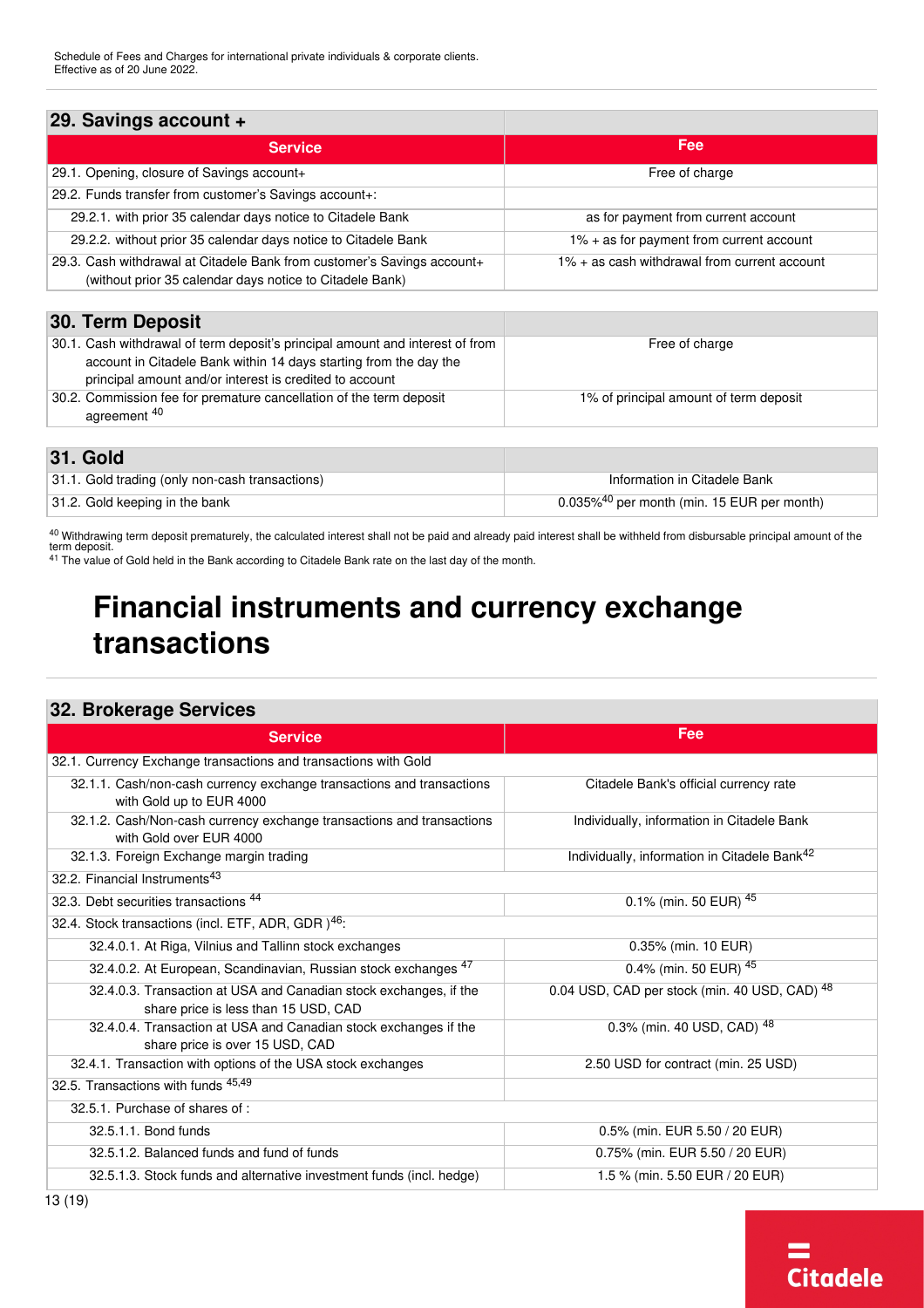| 32.5.2. Sale of fund shares                                                                  | 20 EUR / 5.50 EUR                          |
|----------------------------------------------------------------------------------------------|--------------------------------------------|
| 32.6. Financing against Financial instruments pledge - products:                             |                                            |
| 32.6.1. Transaction EUR 50 000 and over EUR 50 000, or the equivalent<br>in another currency | Free of charge                             |
| 32.6.2. Transaction up to EUR 50 000, or the equivalent in another<br>currency               | 300 EUR                                    |
| 32.6.3. Amendments to the terms of Repo transaction                                          | Individually, information in Citadele Bank |
| 32.7. Brokerage services not included in tariffs                                             | Individually, information in Citadele Bank |

<span id="page-13-1"></span>[42](#page-12-3) Transaction commission fee or Citadele Bank's mark-up is included in price of the transaction. Information in Citadele Bank.

<sup>43</sup> In particular stock exchanges/countries a duty on trade of financial instruments can be levied in correspondence with the legislation of this country (for example –<br>Stamp Duty in Great Britain. More detailed informati

the client 50% of the mark-up , which is formed from the difference between the price specified in the limit order and the actual execution price. <sup>45</sup> If transaction is not performed in EUR currency, commission fee is calculated in the currency of the transaction by converting fee (set in EUR) into currency of<br>respective transaction, according to Citadele Bank's cur

<sup>46</sup> If customer's order for transactions with financial instruments is executed partially, commission fee usually is charged once within one transaction day.

[47](#page-12-8) Additional commission fee for settlement transactions is applied according to the Pricelist.

[48](#page-12-9) Commission fee in currency of transaction.

[49](#page-12-10) To the investment funds managed by IPAS 'CBL Asset Management' (including Latvian Central Depository transaction fee ) is applied min. fee – 5.50 EUR, to other funds 20 EUR.

## <span id="page-13-3"></span><span id="page-13-2"></span>**Depository services**

<span id="page-13-4"></span><span id="page-13-0"></span>

| <b>Service</b>                                                                                                                                                                                                                      | Fee                                                                                    |
|-------------------------------------------------------------------------------------------------------------------------------------------------------------------------------------------------------------------------------------|----------------------------------------------------------------------------------------|
| 33. Finansial Instruments Accounts Administration, Finansial Instruments Custody and<br>Transaction Settlements <sup>50</sup>                                                                                                       |                                                                                        |
| 33.1. Opening of a financial instruments account                                                                                                                                                                                    | In Customer Service Centre / Branch - EUR 50; Using online<br>banking - Free of charge |
| 33.2. Financial instruments safekeeping commissions (per month) <sup>51</sup> :                                                                                                                                                     |                                                                                        |
| 33.2.1. CBL Opportunities Funds                                                                                                                                                                                                     | Free of charge                                                                         |
| 33.2.2. Financial instruments of LR domestic market                                                                                                                                                                                 | 0.01%                                                                                  |
| 33.2.3. Financial instruments of EU countries, USA and Canada domestic<br>markets, foreign investment funds and international financial<br>instruments registered in Euroclear/Clearstream depositories                             | 0.02%                                                                                  |
| 33.2.4. Safekeeping of financial instruments of other countries' domestic<br>markets                                                                                                                                                | 0.03%                                                                                  |
| 33.2.5. Minimum fee for financial instruments safekeeping                                                                                                                                                                           | 1 EUR                                                                                  |
| 33.3. Reception of financial instruments <sup>52</sup> :                                                                                                                                                                            |                                                                                        |
| 33.3.1. Reception of financial instruments of Latvia, Lithuania, Estonia<br>domestic markets                                                                                                                                        | Free of charge                                                                         |
| 33.3.2. Reception of financial instruments of Sweden, Finland, Denmark,<br>Norway, Poland, Germany, UK, USA, Canada domestic markets<br>and international financial instruments registered in<br>Euroclear/Clearstream depositories | <b>21 EUR</b>                                                                          |
| 33.3.3. Reception of financial instruments of other countries' domestic<br>markets                                                                                                                                                  | Information in Citadele Bank                                                           |
| 33.4. Transfer of financial instruments <sup>52</sup> :                                                                                                                                                                             |                                                                                        |
| 33.4.1. Transfer of financial instruments of Latvia, Lithuania, Estonia<br>domestic markets                                                                                                                                         | <b>10 EUR</b>                                                                          |
| 33.4.2. Transfer of financial instruments of Sweden, Finland, Denmark,<br>Norway, Poland, Germany, UK, USA, Canada domestic markets<br>and international financial instruments registered in<br>Euroclear/Clearstream, depositories | <b>30 EUR</b>                                                                          |
| 33.4.3. Receipt / transfer of financial instruments against payment (RVP/<br>$DVP)^{52}$                                                                                                                                            | <b>50 EUR</b>                                                                          |
| 33.4.4. Transfer between two Citadele Bank customers' financial<br>instruments accounts (commission charged from financial<br>instruments' transferor)                                                                              | <b>10 EUR</b>                                                                          |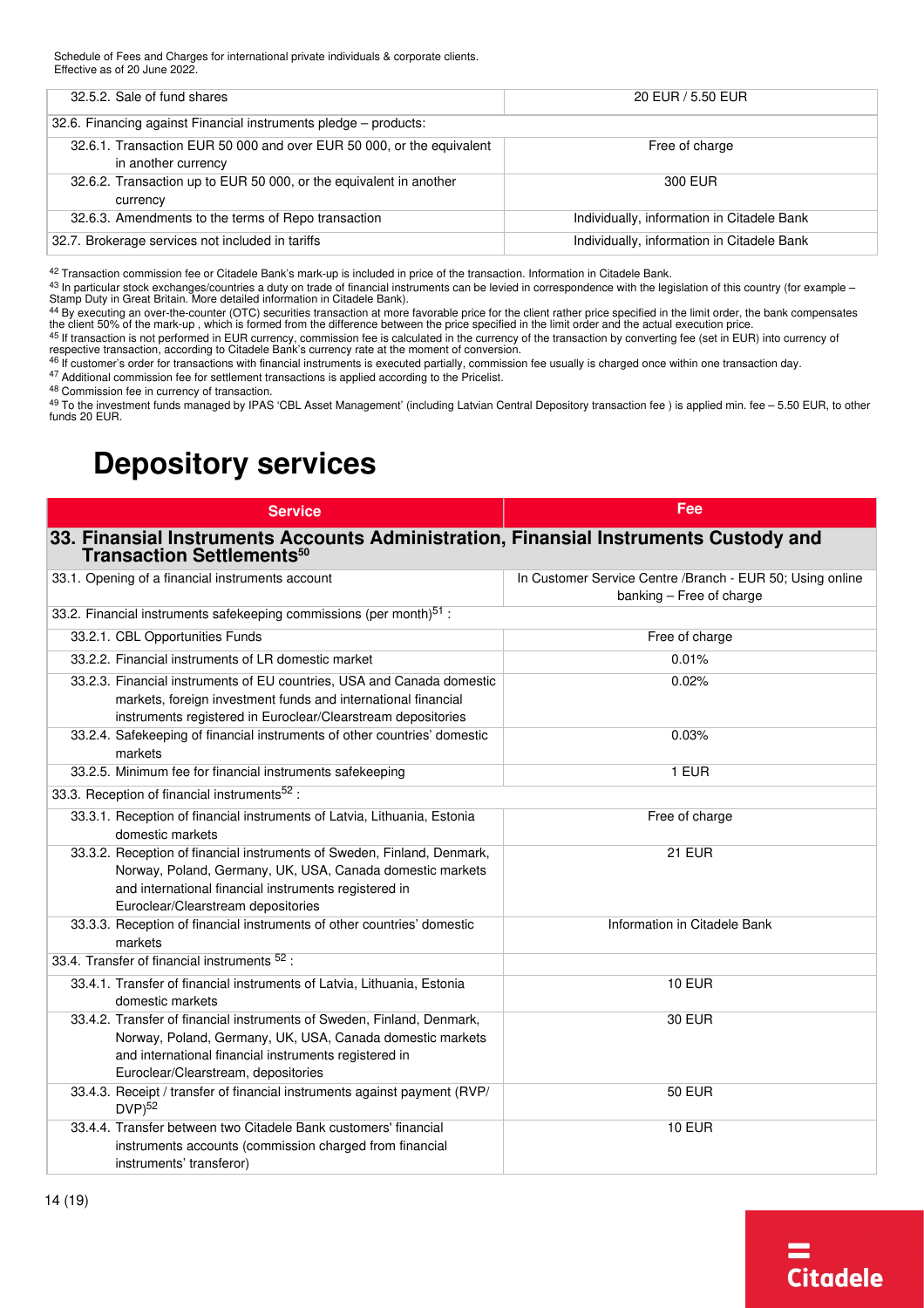<span id="page-14-4"></span><span id="page-14-3"></span>

| 33.4.5. Transfers of financial instruments of other domestic markets                                                                                                                                                                                            | Information in Citadele Bank |
|-----------------------------------------------------------------------------------------------------------------------------------------------------------------------------------------------------------------------------------------------------------------|------------------------------|
| 33.5. Purchase-redemption transaction settlements 53                                                                                                                                                                                                            |                              |
| 33.5.1. Settlements of transactions with international financial instruments<br>excluding transactions in fund shares, financial instruments traded<br>on the Baltic and Russian stock exchanges and stocks and ETFs<br>traded on USA, Canadian stock exchanges | <b>10 EUR</b>                |
| 33.6. Other services:                                                                                                                                                                                                                                           |                              |
| 33.6.1. Deregistration of financial instruments                                                                                                                                                                                                                 | <b>50 EUR</b>                |
| 33.6.2. Processing of financial financial instruments corporate actions<br>transactions <sup>54</sup>                                                                                                                                                           | $35$ EUR + actual expenses   |
| 33.6.3. Standard statements of account: Financial instruments portfolio<br>statement. Statement of movement of financial instruments and<br>money for previous and actual calendar year, Confirmation of<br>transaction execution                               | Free of charge               |
| 33.6.4. References and statements not mentioned in 33.6.3.                                                                                                                                                                                                      | 50 EUR (VAT included)        |
| 33.6.5. Preparation or submission of tax certification documents to local<br>and foreign depositories 54                                                                                                                                                        | 35 EUR + actual expenses     |
| 33.6.6. Commission fee for negative balance of customer's money funds<br>accounts for performing financial instruments transactions<br>(percent per annum) 55                                                                                                   | 24%                          |

<span id="page-14-5"></span><span id="page-14-2"></span>[50](#page-13-2) Commission fee for services not stated in Pricelist is independently set by Citadele Bank or is set upon agreement with a customer. All commission fees are charged in the aggregate currency of customer's financial instruments portfolio (recalculating from the currency stated in Pricelist if necessary), excluding commission fees for<br>transaction settlements which are withheld in the cu [51](#page-13-3) Commission fee is calculated from the financial instruments market value at the last day of the month, or from nominal for non-liquid financial instruments.

[52](#page-13-4) Commission fee is applied per each financial instrument mentioned in the customer's order, if it is accepted for execution in the Bank and sent to the depository/counterparty.

<sup>53</sup> Commission fee is applied when concluding transaction with Citadele Bank using Citadele Bank's brokerage service. To all other transactions, concluded not using<br>Citadele Bank's brokerage service, the commission fee fo [54](#page-14-4) Amount of actual expenses depends on execution place of the application and other terms of the application and can be withheld within 4 months from the date of execution of corporate action or the date of submission of tax certification.

<span id="page-14-0"></span>[55](#page-14-5) Commission fee is calculated for each day and is charged at the first day of the month, if customer has not concluded supplementary agreement.

# **Safe keeping services**

#### **34. Safe-box Rent**

| <b>Service</b>                                                                                                  | Fee                             |
|-----------------------------------------------------------------------------------------------------------------|---------------------------------|
| 34.1. Safe-box rent                                                                                             | See Appendix 1                  |
| 34.2. Commission fee for safe-box opening if customer has lost the key of the<br>safe box                       | <b>275 EUR</b>                  |
| 34.3. Commission fee for customer's safe-box content's storage in Citadele<br>Bank's joint safe-box 56          | 18 EUR per month (VAT included) |
| 34.4. Increased fee for renting a non-released safe deposit box after the end<br>of the rental period (per day) | 3 EUR (VAT included)            |

<span id="page-14-6"></span><span id="page-14-1"></span>[56](#page-14-7) Commission fee is applied if customer's safe box content is placed and being stored in Citadele Bank joint safe-box according to Safe-box Rent Conditions.

# <span id="page-14-7"></span>**Additional services**

### **35. Attorneys**

| $\mathbf{v}$                                                                 |                                                                   |
|------------------------------------------------------------------------------|-------------------------------------------------------------------|
| <b>Service</b>                                                               | Fee                                                               |
| 35.1. Issuing of power of attorney (int. al. for transactions with safe-box) | 10 EUR (for legal entities – only for transactions with safe-box) |
| 35.2. Servicing on the basis of the power of attorney:                       |                                                                   |
| 35.2.1. with power of attorney issued by Citadele Bank                       | Free of charge                                                    |
| 35.2.2. verification of power of attorney issued outside Citadele Bank 57    | 10 EUR (VAT included)                                             |

<span id="page-14-8"></span>**Citadele**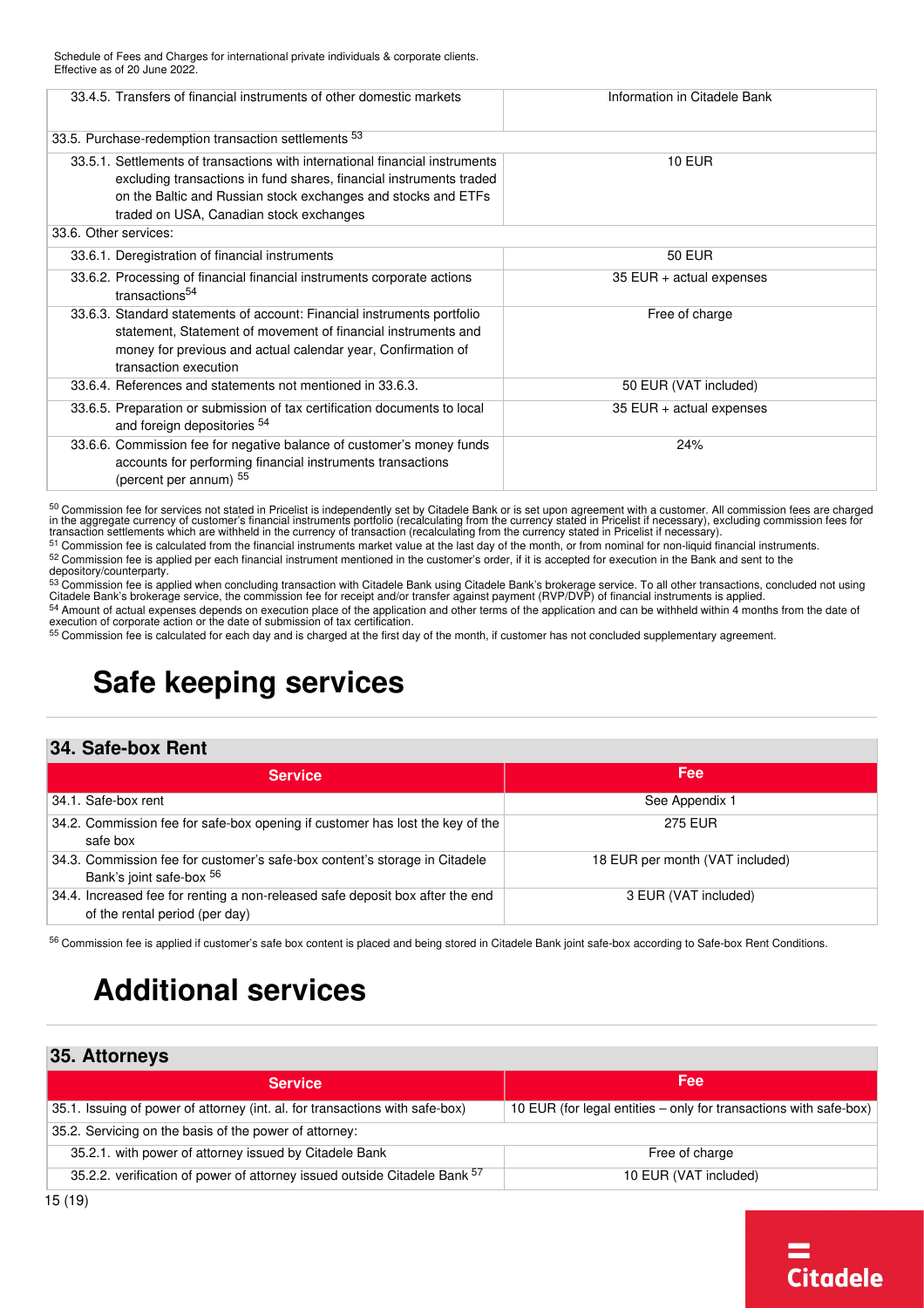#### <span id="page-15-2"></span>**36. Additional Services**

<span id="page-15-8"></span><span id="page-15-7"></span><span id="page-15-6"></span><span id="page-15-5"></span><span id="page-15-4"></span><span id="page-15-3"></span>

| <b>Service</b>                                                                                                                                                                                                                            | Fee                                             |  |  |
|-------------------------------------------------------------------------------------------------------------------------------------------------------------------------------------------------------------------------------------------|-------------------------------------------------|--|--|
| 36.1. Document sending via facsimile upon the customer's request (1 page)                                                                                                                                                                 | EUR (VAT included)                              |  |  |
| 36.2. Receiving of non-cash payment printout at Citadele Bank, per each<br>payment printout                                                                                                                                               | $1$ EUR <sup>58</sup>                           |  |  |
| 36.3. Preparation of SWIFT request copy upon customer's request                                                                                                                                                                           | 4 EUR                                           |  |  |
| 36.4. Usage of the courier post upon customer's request for documents and<br>other values sending                                                                                                                                         | As agreed (7 EUR+actual expenses (VAT included) |  |  |
| 36.5. Arrangement of invitation to Latvia for Citadele Bank customers                                                                                                                                                                     | <b>100 EUR</b>                                  |  |  |
| 36.6. Statement of transactions in account 59,60                                                                                                                                                                                          |                                                 |  |  |
| 36.6.1. Account statement preparation and issuing at Citadele Bank upon<br>customer's request                                                                                                                                             | EUR 1 per page (min. EUR 6) 61,62               |  |  |
| 36.7. Issuing of documents from archive                                                                                                                                                                                                   | 30 EUR per document (VAT included)              |  |  |
| 36.8. Preparation of standard reference 63,64                                                                                                                                                                                             | 15 EUR (VAT included)                           |  |  |
| 36.9. Preparation of non-standard reference 65,66                                                                                                                                                                                         | As agreed, min. 50 EUR (VAT included)           |  |  |
| 36.10. Additional fee for reference preparation in English or Russian 64                                                                                                                                                                  | 15 EUR (VAT included)                           |  |  |
| 36.11. Acceptance, inspection and execution of sworn judicial executor's orders and State Revenue Service's collection orders                                                                                                             |                                                 |  |  |
| 36.11.1. the one-off commission fee for processing of each received<br>document                                                                                                                                                           | 15 EUR                                          |  |  |
| 36.11.2. processing of payment related to sworn judicial executor's<br>orders and State Revenue Service's collection orders 67                                                                                                            | 3 EUR                                           |  |  |
| 36.12. Verification of private person documents upon account opening for<br>customers - private persons - who have a personal identity document<br>issued outside Latvia and do not hold a permanent residence permit<br>issued in Latvia | <b>100 EUR</b>                                  |  |  |
| 36.13. Verification of company documents upon account opening for<br>companies subject to enhanced due diligence                                                                                                                          | Individually                                    |  |  |

<span id="page-15-11"></span><span id="page-15-10"></span><span id="page-15-9"></span><span id="page-15-1"></span>[57](#page-14-8) The first verification of power of attorney is performed during office hours of Citadele Bank central office (working days 8:30 – 17:30). Fee is not charged if power of<br>attorney is presented at the opening of the escrow

[58](#page-15-2) Commission fee not applied if the printout is prepared at the arrangement of Citadele Bank's customer invitation to Latvia.

[59](#page-15-3) If a weekly account statement is prepared at the turn of the months, customer receives 2 statements – before and after the end of month. Each statement is charged for as for separate statement.

 $60$  Fox X Infinite card holders written standard reference, statement of transactions in account – free of charge.

<sup>61</sup> If account statement is requested for several months, including calendar month (months) with no turnover in the account, fee for appropriate calendar month (without account turnover) is not applied, taking in account that commission fee shall not be less than minimal fee for account statement, set in Pricelist. If account statement is<br>requested for period with no turnover in account,

[62](#page-15-6) It is possible to receive an account statement for a period not exceeding 10 (ten) years from the request.

[63](#page-15-7) The following types of references considered as standard references: reference on account condition and/or account balance (balance or available balance) at the moment of reference request or preparation, condition of payment cards attached to account (active/closed), and/or on credit limit granted to account at the moment of<br>request or preparation of the reference; reference on d obligations is considered as non-standard reference. For reference stating that customer does not have lending obligations the fees are applied according to Pricelist<br>chapter 'Additional services related to lending and tra

[64](#page-15-8) Commission fee can be increased and set individually for non-standard reference that is prepared on more than one page.

<sup>65</sup> Int. al. references for auditors, confirmation of auditor requests and reconciliation statements.

[66](#page-15-10) The processing of requests from data subjects who have been re-submitted without sufficient reason within one calendar year.

<span id="page-15-0"></span> $67$  Fee is not applied to processing of payment below or equal to EUR 3.00.

# **Appendix 1. Safe-box depositary**

#### **37. Branch Citadele (2A Republikas square, Riga)[68](#page-16-1)**

|                                   | Fees, incl.VAT   |                |
|-----------------------------------|------------------|----------------|
| <b>Box sizes</b>                  | <b>Per month</b> | Per annum      |
| $\vert$ 37.1. XS, height to 55 mm | <b>36 EUR</b>    | <b>240 EUR</b> |
| 37.2. S, height to 95 mm          | <b>42 EUR</b>    | 300 EUR        |
| 37.3. M, height to 145 mm         | <b>48 EUR</b>    | 354 EUR        |

<span id="page-15-12"></span>**Citadele**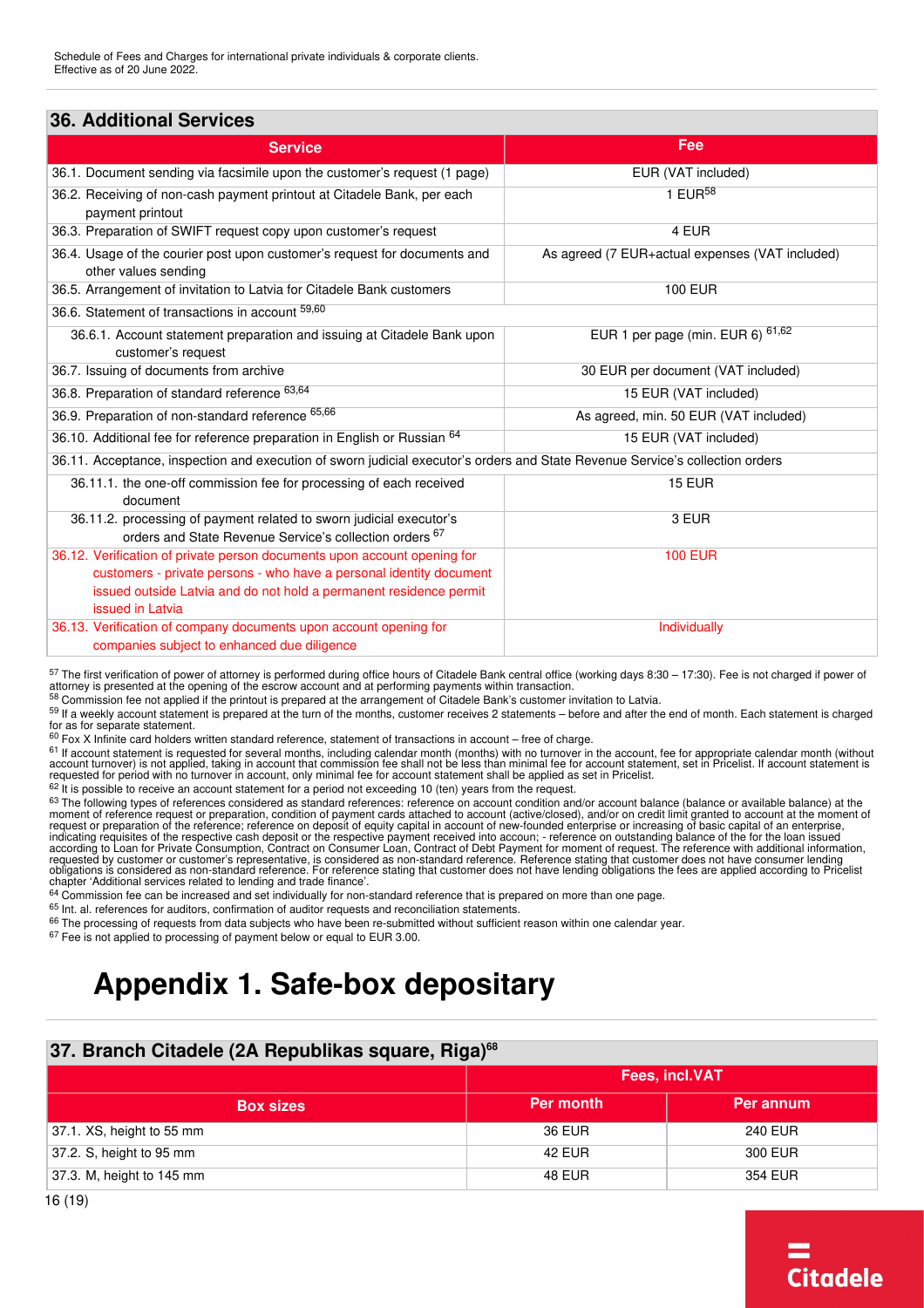| 37.4. L, height to 300 mm  | <b>54 EUR</b> | <b>444 EUR</b> |
|----------------------------|---------------|----------------|
| 37.5. XL, height to 300 mm | 78 EUR        | 600 EUR        |

<span id="page-16-1"></span><sup>68</sup> Fee for safe-box rent is withheld for full period of rental agreement (term of safe-box renting), during processing of rental agreement or its (term of safe-box renting)<br>maturity term prolonging.

# <span id="page-16-4"></span><span id="page-16-3"></span><span id="page-16-2"></span><span id="page-16-0"></span>**Appendix 2. Fees appliance conditions**

<span id="page-16-5"></span>

| <b>Payments</b>                                                                                                                        | <b>Order</b><br>submission<br>time (Latvia<br>time) $70$ | <b>Special conditions</b>                                                                                       | <b>Execution day</b>                                                                                                                                     |
|----------------------------------------------------------------------------------------------------------------------------------------|----------------------------------------------------------|-----------------------------------------------------------------------------------------------------------------|----------------------------------------------------------------------------------------------------------------------------------------------------------|
|                                                                                                                                        |                                                          | 38. Terms for submission and execution of payments, special conditions: <sup>69</sup>                           |                                                                                                                                                          |
| 38.1. Payments within<br>Citadele Bank, incl<br>branches in<br>Lithuania and<br>Estonia                                                | before 17.30                                             |                                                                                                                 | the same working day                                                                                                                                     |
| 38.2. Standard payment to another bank                                                                                                 |                                                          |                                                                                                                 |                                                                                                                                                          |
| 38.2.1. SEPA Instant                                                                                                                   | without                                                  |                                                                                                                 | immediately after acceptance                                                                                                                             |
| payment                                                                                                                                | restrictions                                             |                                                                                                                 |                                                                                                                                                          |
| 38.2.2. EUR: SEPA                                                                                                                      | before 15:45                                             | For EEA payments <sup>71</sup> only SHA allowed.<br>OUR accepted in case of payment with<br>currency conversion | the same working day                                                                                                                                     |
| 38.2.3. EUR: SEPA<br>within Latvia<br>(to member<br>banks of<br>Latvijas<br>Banka's<br>electronic<br>clearing<br>system) <sup>72</sup> | before 17:30                                             |                                                                                                                 | the same working day                                                                                                                                     |
| 38.2.4. EUR: other<br>payments                                                                                                         | before 14:30                                             |                                                                                                                 | the same working day                                                                                                                                     |
| 38.2.5. USD, CNY                                                                                                                       |                                                          |                                                                                                                 | individually, information in Citadele bank                                                                                                               |
| 38.2.6. BYN, RUB                                                                                                                       | before 17:30                                             | RUB - only OUR is allowed                                                                                       | next working day                                                                                                                                         |
| 38.2.7. GBP, DKK,<br>NOK, SEK,<br>PLN, CAD,<br>CHF, JPY,<br><b>KZT</b>                                                                 | before 17:30                                             |                                                                                                                 | day after the next working day                                                                                                                           |
| 38.2.8. NZD, SGD,<br>MXN, AUD                                                                                                          | before 14:30                                             |                                                                                                                 | day after the next working day                                                                                                                           |
| 38.3. Urgent payment to another bank                                                                                                   |                                                          |                                                                                                                 |                                                                                                                                                          |
| 38.3.1. EUR                                                                                                                            | before 16:00                                             |                                                                                                                 | the same working day                                                                                                                                     |
| 38.3.2. CAD, CHF                                                                                                                       | before 12:00                                             |                                                                                                                 | the same working day                                                                                                                                     |
| 38.3.3. GBP, DKK,<br>NOK, SEK,<br>JPY, PLN                                                                                             | before 14:00                                             |                                                                                                                 | next working day                                                                                                                                         |
| 38.3.4. NZD, SGD,<br><b>MXN</b>                                                                                                        | before 16:00                                             |                                                                                                                 | day after the next working day                                                                                                                           |
| 38.3.5. AUD                                                                                                                            | before 11:00                                             |                                                                                                                 | next working day                                                                                                                                         |
| 38.4. Incoming payments into account                                                                                                   |                                                          |                                                                                                                 |                                                                                                                                                          |
| 38.4.1. EUR, GBP,<br>DKK, NOK,<br>SEK, PLN                                                                                             | before 17:30                                             |                                                                                                                 | on the same bank day if the bank has received<br>information on transfer of EEA payment <sup>71</sup> into the<br>correspondent account of Citadele Bank |

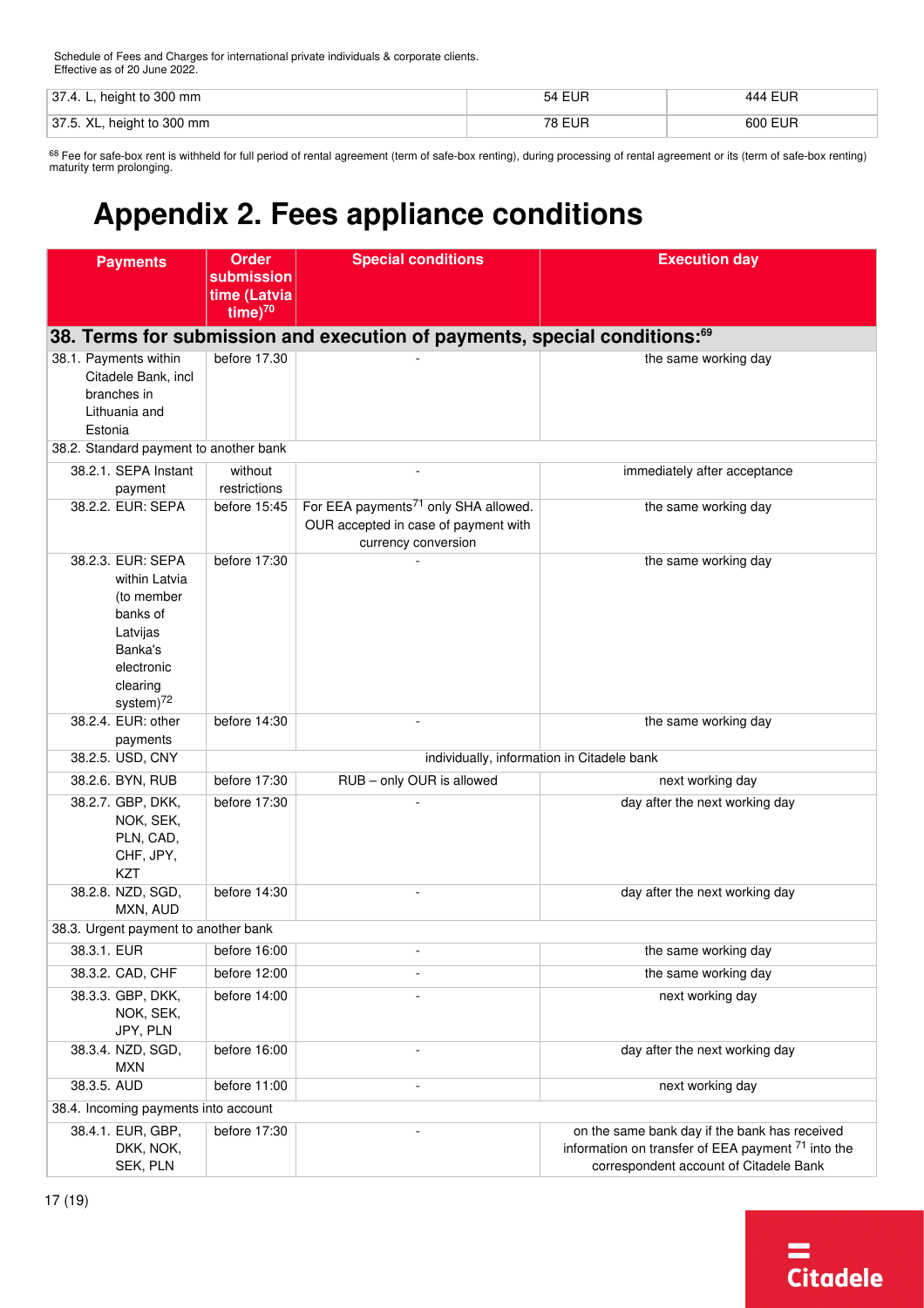| 38.4.2. In other<br>foreign<br>currency                      | before 17:30                                                                                                                                                                                                                                                                                                                                                                                                                                           |                         | on the next bank day after transferring funds into<br>correspondent account of Citadele Bank                                                                                                                                                                                                                                    |
|--------------------------------------------------------------|--------------------------------------------------------------------------------------------------------------------------------------------------------------------------------------------------------------------------------------------------------------------------------------------------------------------------------------------------------------------------------------------------------------------------------------------------------|-------------------------|---------------------------------------------------------------------------------------------------------------------------------------------------------------------------------------------------------------------------------------------------------------------------------------------------------------------------------|
|                                                              |                                                                                                                                                                                                                                                                                                                                                                                                                                                        | <b>Commission types</b> |                                                                                                                                                                                                                                                                                                                                 |
| 38.5. Commission types                                       |                                                                                                                                                                                                                                                                                                                                                                                                                                                        |                         |                                                                                                                                                                                                                                                                                                                                 |
| 38.5.1. SHA                                                  | commission fee is paid by the sender (separately from the transfer amount), but the recipient's account is credited<br>by the payment amount minus commission fees of the correspondent bank and intermediary banks. In case of<br>SHA, recipient bank ensures delivery of full amount of EEA payment into recipient's account, excepting when<br>recipient bank has agreed with the recipient that a commission may withheld from the incoming amount |                         |                                                                                                                                                                                                                                                                                                                                 |
| 38.5.2. OUR                                                  | banks' commission fee is paid by the sender. Citadele Bank withholds commission fees of Citadele bank and<br>correspondent bank at the moment of payment from the sender's account (separately from the transfer amount). If<br>the recipient bank or intermediary mediator bank requests Citadele Bank to pay its commission fee, then Citadele<br>Bank shall withholds it from the customer's account under the acceptance-free procedure.           |                         |                                                                                                                                                                                                                                                                                                                                 |
| 38.5.3. BEN                                                  | banks' commission fee is paid by the receive                                                                                                                                                                                                                                                                                                                                                                                                           |                         |                                                                                                                                                                                                                                                                                                                                 |
| <b>Payments</b>                                              |                                                                                                                                                                                                                                                                                                                                                                                                                                                        | <b>Explanation</b>      |                                                                                                                                                                                                                                                                                                                                 |
| 38.6. SEPA (payments regulated by the<br>$EU)$ <sup>73</sup> |                                                                                                                                                                                                                                                                                                                                                                                                                                                        |                         | Payments in EUR currency within the European Union (as well as Iceland, Switzerland,<br>Liechtenstein and Norway). In order for such payment type to be performed, one must specify the<br>following details in the payment order: Recipient's IBAN account number, Commission type – SHA<br>(shared), Payment type - Standard. |
| 38.7. SEPA Instant payment <sup>74</sup>                     |                                                                                                                                                                                                                                                                                                                                                                                                                                                        |                         | Payment in EUR currency sent to the Bank that ir participant of SEPA Inst scheme.                                                                                                                                                                                                                                               |

#### <span id="page-17-1"></span><span id="page-17-0"></span>**39. Bill payments**

| payments 1.5. Bill payments of the following enterprises available at Citadele Bank ATMs:        |
|--------------------------------------------------------------------------------------------------|
| 39.1. Latvenergo                                                                                 |
| 39.2. Lattelecom                                                                                 |
| 39.3. TELE 2                                                                                     |
| 39.4. LMT                                                                                        |
| 39.5. Latvijas Gāze                                                                              |
| 39.6. Administrative fine payments (for not complaining with the rules of stopping and standing) |
| 39.7. Giro payments                                                                              |

#### **40. Remote account management systems**

#### **CITADELE ONLINE BANKING**

#### **All authorisation devices are grouped into following authorisation device categories:**

| <b>Authorisation device category</b> | Daily debit turnover, EUR                       |  |
|--------------------------------------|-------------------------------------------------|--|
| 40.1. LOW                            | 3 000,00 EUR (three thousand EUR)               |  |
| 40.2. MEDIUM                         | 60 000,00 EUR (sixty thousand EUR)              |  |
| 40.3. HIGH                           | 250 000,00 EUR (two hundred fifty thousand EUR) |  |
| 40.4. INDIVIDUAL                     | 10 000 000,00 EUR (ten million EUR)             |  |

**All authorisation devices are grouped into following authorisation device categories:**

| <b>Authorisation device category</b> | <b>Authorisation device</b>                                                                           |
|--------------------------------------|-------------------------------------------------------------------------------------------------------|
| 40.5. LOW                            | TAN card MobileSCAN (Mobile SCAN activated in Online Banking with TAN card or in Mobile App           |
|                                      | with SMS, or MobileSCAN activated on potentially unsecure device), TouchID, FaceID with<br>MobileScan |
| 40.6. MEDIUM                         | DIGIPASS GO3 MobileSCAN (MobileSCAN activated in Online Banking with DIGIPASS GO3 on                  |
|                                      | secure device)                                                                                        |
| 40.7. HIGH                           | MobileSCAN (Mobile SCAN activated on secure device)                                                   |
| 40.8. INDIVIDUAL                     | DIGIPASS 780 DIGIPASS 320 (and older DIGIPASS models)                                                 |